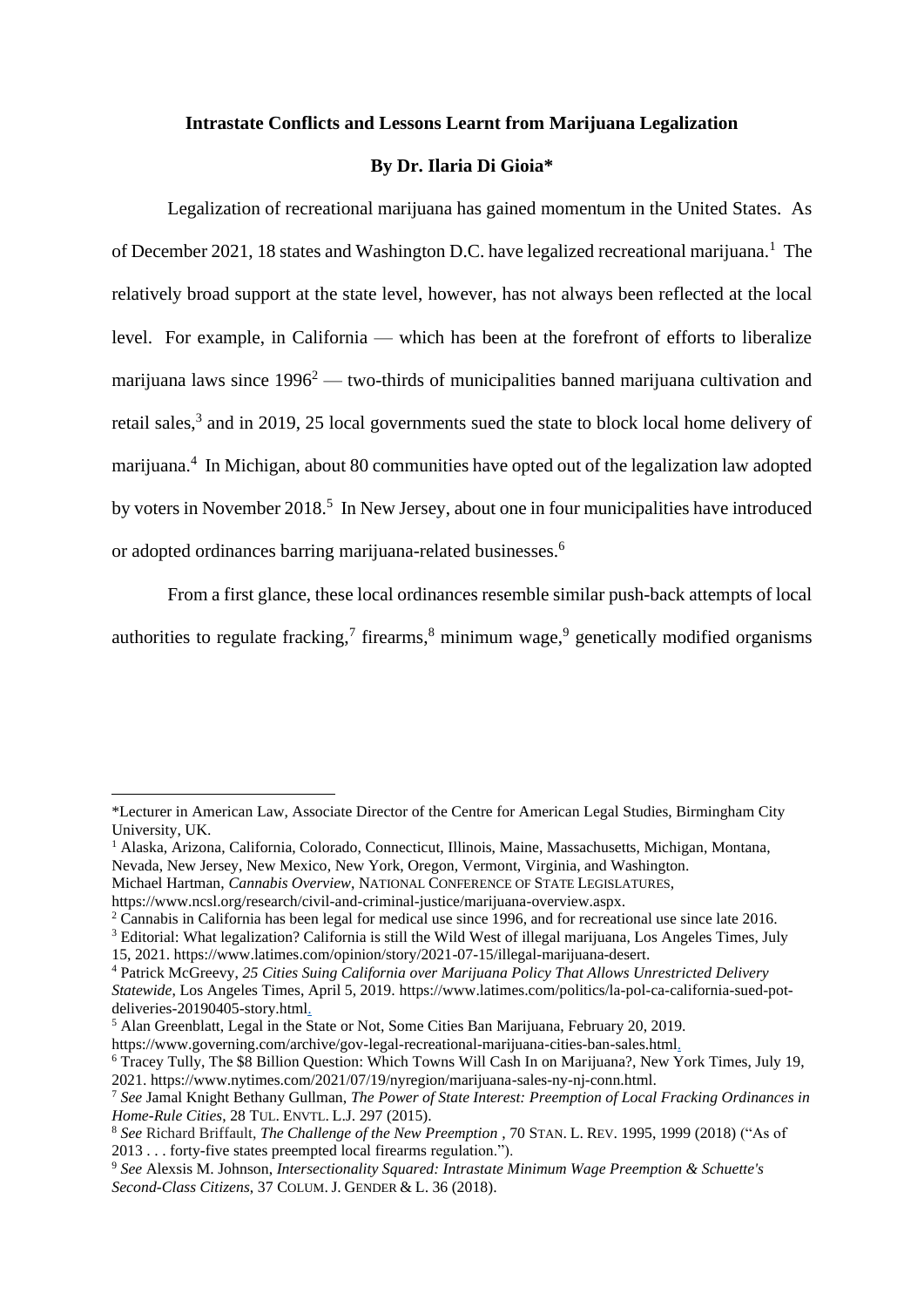$(GMOs)$ ,<sup>10</sup> plastic bags,<sup>11</sup> and more recently — COVID-related mandates.<sup>12</sup> States have generally sought to strike down local regulations in these areas by issuing pre-emptive legislation.<sup>13</sup> But marijuana is exceptional. Remarkably, some states have left localities free to opt-out of the legalization and impose local bans on dispensaries. In New Jersey and New York, for example, states have set a deadline for municipalities to opt-out of the legalization of marijuana commerce. 14

By using marijuana as a case study to understand the compromise between state and local government competing interests, this Essay explores the often-overlooked area of police powers granted to local municipalities. Part I of this Essay will provide the context within which state pre-emption exists, considering areas where states have traditionally pre-empted local ordinances. Part II will consider the decriminalisation of marijuana as a case study in understanding and exploring the alternatives to fully-fledged state pre-emption. It will also explore the different ways in which states have negotiated with and delegated to municipalities the authority to ban marijuana business, with particular reference to California, New Jersey, and New York. Finally, this Essay will conclude that the opt-out approach taken by the states in the legalization of marijuana could represent a possible solution for other intrastate conflicts and that state legislatures could benefit from the marijuana experience. State legislatures can use the marijuana experience to create alternatives to court pre-emption of local policies and identify new collaborative strategies with local governments.

<sup>10</sup> *See* Jacob Garner & Ian Wesley-Smith, *State Preemption of Local Gmo Regulation: An Analysis of* Syngenta Seeds, Inc. v. County of Kauai, 47 URB. LAW. 275 (2015).

<sup>11</sup> *See* Madison Guyton, *Bans on Bans: Plastic Bags, Power, and Home Rule in South Carolina*, 71 S.C. L. REV. 801 (2020).

<sup>12</sup> *See* David Gartner, *Pandemic Preemption: Limits on Local Control over Public Health*, 13 NE. U.L. REV. 733  $(2021)$ .

<sup>13</sup> Scholars have noted an increase in state pre-emption efforts. *See generally* Richard C. Schragger, *The Attack on American Cities*, 96 TEX. L. REV. 1163 (2018) and Erin Adele Scharff, *Hyper Preemption: A Reordering of the State-Local Relationship?*, 106 GEO. L.J. 1469 (2018). <sup>14</sup> *Id.*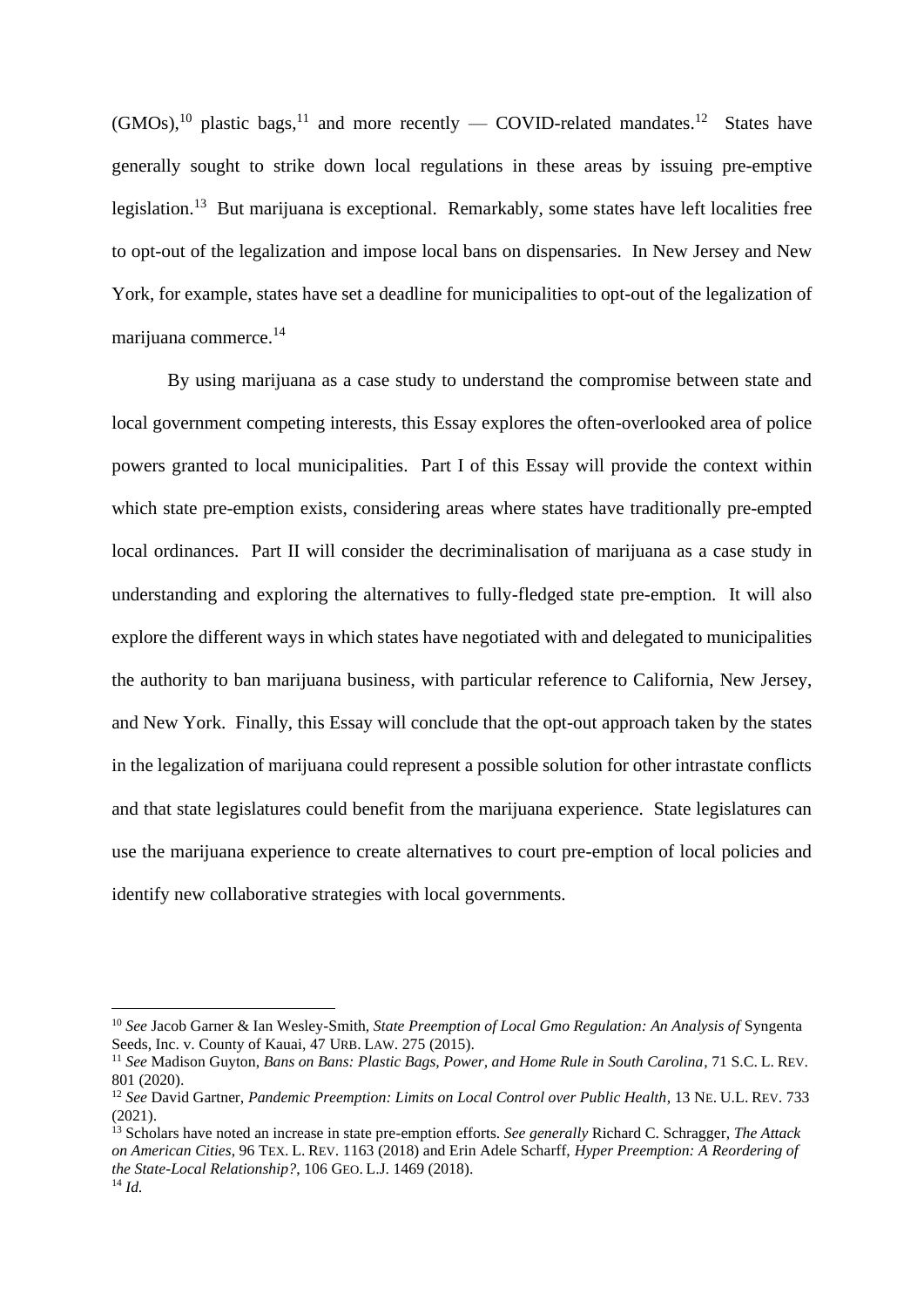#### **The Rise of Intrastate Pre-Emption**

Intrastate pre-emption is on the rise. States have traditionally pre-empted local ordinances that do not comply with state law, but recently state legislatures have made broader use of pre-emption. In 2018, the National League of Cities reported a rise in the number of pre-emption statutes in the areas of minimum wage, paid leave, anti-discrimination, ridesharing, home-sharing, municipal broadband, tax, and expenditure limitations.<sup>15</sup> Legal scholars have argued that this increase in the use of pre-emption statutes constitutes an 'attack to American cities', <sup>16</sup> as it is representative of an anti-urban disadvantage in national and state lawmaking<sup>17</sup> and that "the breadth and ambition of the recent pre-emption efforts have rarely been seen in American history."<sup>18</sup>

In addition to the increase of pre-emption statutes, scholars have observed a change in the nature of the statutes, which are more aggressive. For example, Professor Erin Adele Scharff of Arizona State University has published extensive research on the rise of so-called hyper pre-emption statutes, statutes that not only assert state authority over a specific policy area but also include broad punitive measures, which apply a fiscally-disabling sanction whenever a locality is deemed in violation with state law.<sup>19</sup> Furthermore, the phenomenon of punitive pre-emptive statutes has been termed by Professor Richard Briffault, the "new preemption"<sup>20</sup> and by Bradley Pough, Deputy Associate Counsel in the White House Office of Presidential Personnel, a "super preemption" with particular reference to those statutes aimed at holding local actors personally accountable for ordinances that impermissibly expand local

<sup>15</sup> Nat'l league of cities, *City rights in an era of preemption: a state-by-state analysis* 3 (2018)

https://www.nlc.org/wp-content/uploads/2017/02/NLC-SML-Preemption-Report-2017-pages.pdf.

<sup>16</sup> Richard C. Schragger, *The Attack on American Cities,* 96 TEX. L. REV. 1163, 1186 (2018).

<sup>17</sup> Paul A. Diller, *Reorienting Home Rule: Part 1-The Urban Disadvantage in National and State Lawmaking*, 77 LA. L. REV. 287 (2016).

<sup>18</sup> Kenneth A. Stahl, *Preemption, Federalism, and Local Democracy*, 44 FORDHAM URB. L.J. 133, 134 (2017).

<sup>19</sup> Erin Adele Scharff, *Hyper Preemption: A Reordering of the State-Local Relationship?*, 106 GEO. L.J. 1469, 1495 (2018).

<sup>20</sup> Richard Briffault, *The Challenge of the New Preemption*, 70 STAN. L. REV. 1995 (2018).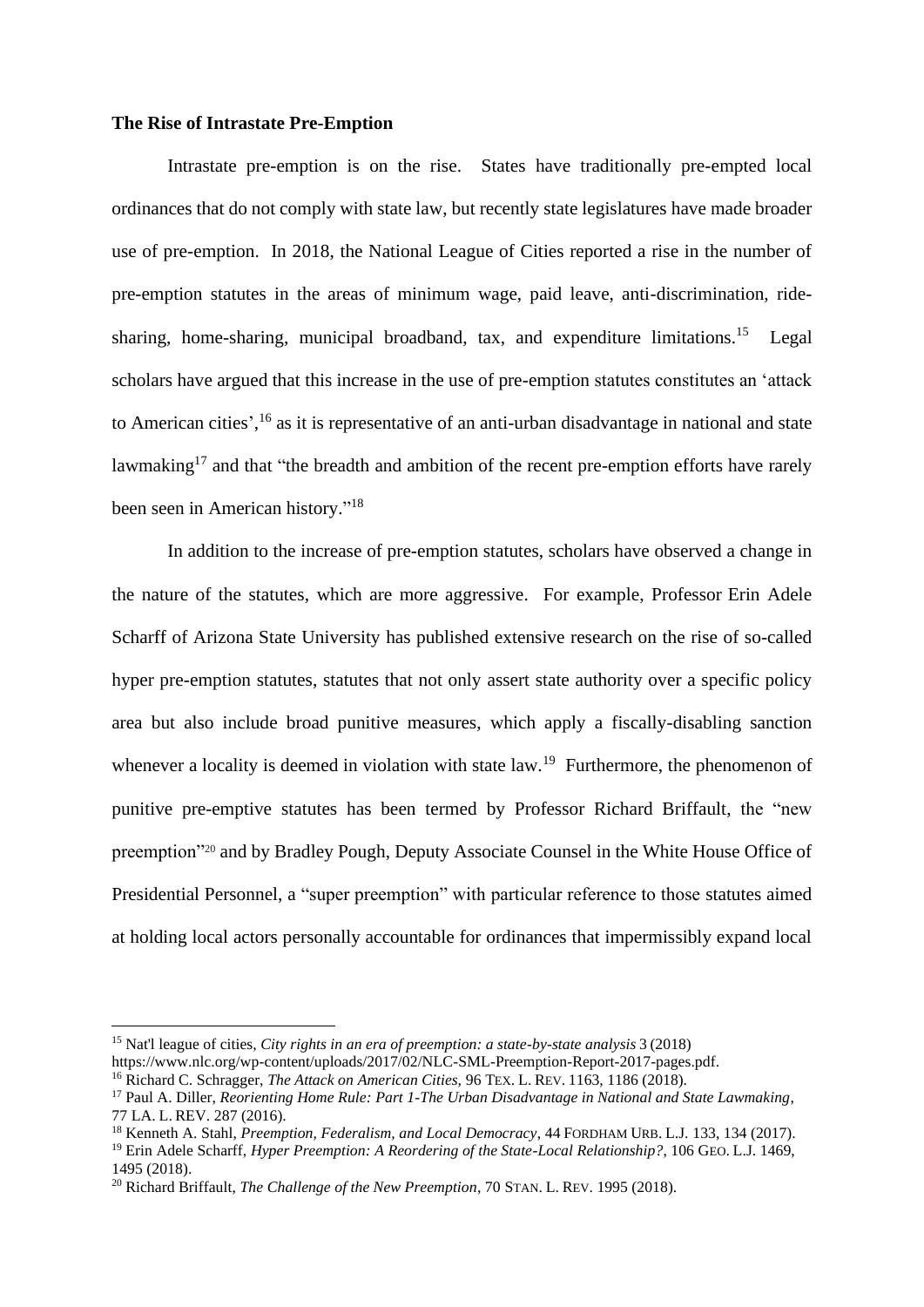power.<sup>21</sup> Studies have also been conducted to identify the origin of pre-emption bills. Professor Jessica Bulman-Pozen, in particular, has contributed to the study of pre-emption as a nationwide phenomenon and has investigated the role of interest groups such as the American Legislative Exchange Council or the National Rifle Association in encouraging the enactment of pre-emption bills by drafting model pre-emption legislation and "shop[ping] it to state lawmakers across the country."<sup>22</sup> Her study confirms that pre-emption is a national phenomenon and that it is the product of broader national dynamics related to the polarization of U.S. politics rather than an individual state issue.

The connection between pre-emption and polarization has also been investigated by political scientists who suggested that the primary cause of the rise of pre-emption is to be found in the polarization of U.S. politics and that pre-emptive statutes are attempts to control political defection of local authorities by legal means.<sup>23</sup> Political scientists have speculated on the political meaning of pre-emption. For example, Professor Vladimir Kogan argued that engaging in political quibbles is actually beneficial for mayors because "picking fights with state government over high-profile issues is a great way for big-city mayors to attract national notoriety, helps mayors get elected and reelected."<sup>24</sup> He, therefore, identified the political value of pre-emption statutes in the context of an increasingly polarized state politics.

The connection between pre-emption and political polarization had been further evidenced by Professor Kenneth A. Stahl in his study of North Carolina's HB2 (bathroom bill) that pre-empted the city of Charlotte's effort to provide civil rights protections for transgender individuals.<sup>25</sup> In 2017, during the first year of the Trump Administration, Professor Stahl

<sup>21</sup> Bradley Pough, *Understanding the Rise of Super Preemption in State Legislatures*, 34 J.L. & POL. 67 (2018).

<sup>22</sup> Bulman-Pozen Jessica in *State-local preemption: Parties, interest groups and overlapping government. PS: Politics and Policy* 51 (1): 27–28 (2018).

<sup>23</sup> *See* Fowler Luke, Witt Stephanie L., *State Preemption of Local Authority: Explaining Patterns of State Adoption of Preemption Measures*. PUBLIUS: THE JOURNAL OF FEDERALISM 49 (3): 540–559 (2019). <sup>24</sup> Vladimir Kogan in State-local preemption: Parties, interest groups and overlapping government. PS: Politics and Policy 51 (1): 28–29 (2018).

<sup>25</sup> Kenneth A. Stahl, Preemption, Federalism, and Local Democracy, 44 Fordham Urb. L.J. 133, 154 (2017)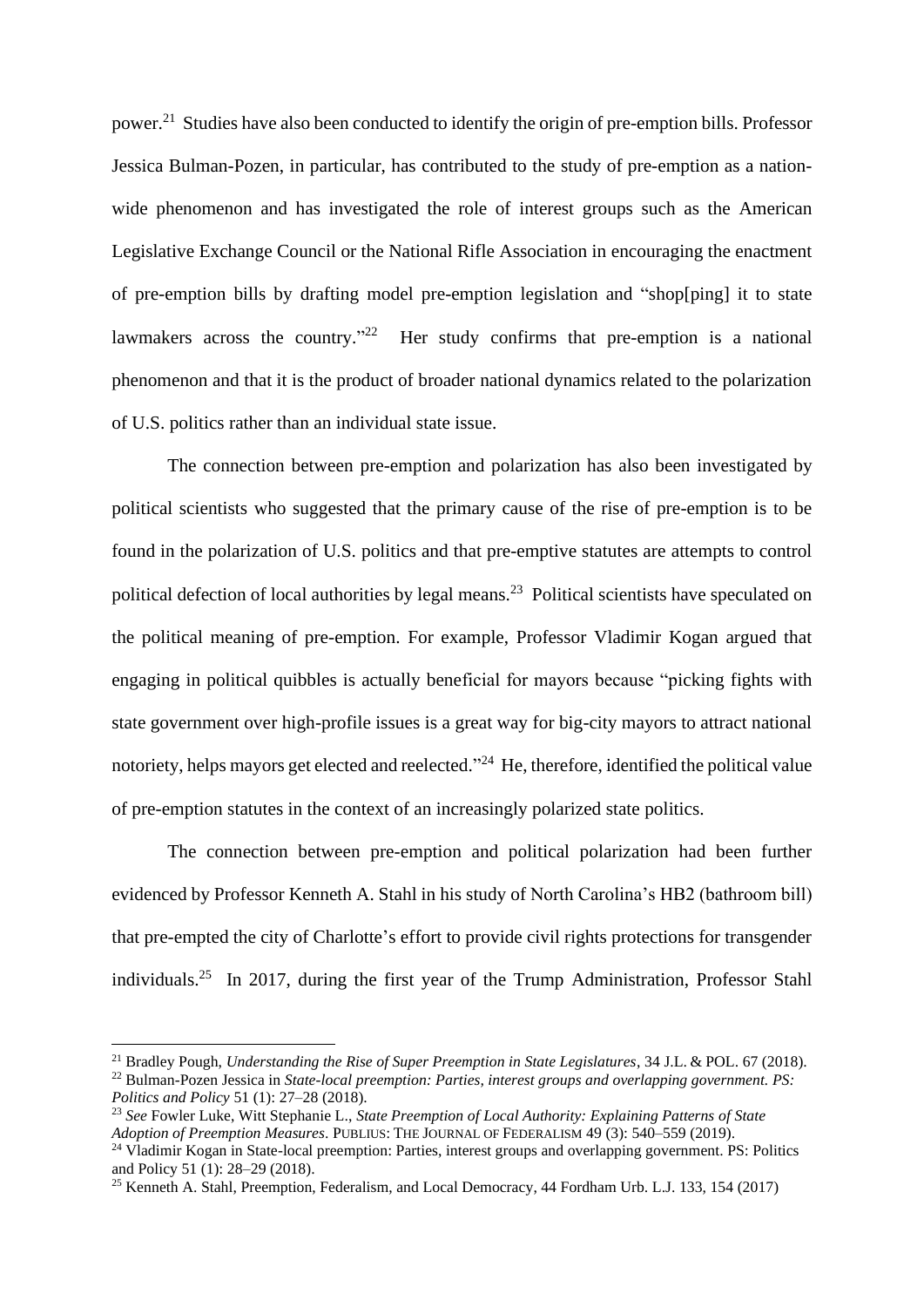argued that "pre-emption has become more prevalent because cities are now overwhelmingly Democratic while state legislatures, dominated by representatives of rural areas, are overwhelmingly Republican."<sup>26</sup> One may wonder if things had changed since the 2020 elections and the change of administration.

As of June 2021, with the Biden democratic administration, pre-emption was still thriving. Forty-three states pre-empted the local regulation of firearms, $27$  and twenty-three states pre-empted local smoking restrictions in government worksites, private worksites, restaurants, or bars.<sup>28</sup> The COVID-19 pandemic has also exposed major intrastate conflicts. Where governors had initially refused to issue lock-down orders and mask mandates, some cities and counties issued separate local restrictions such as 'masking' and 'stay at home' orders.<sup>29</sup> Governors responded to these conflicting local measures by issuing executive orders that pre-empted localities from implementing those restrictions that went beyond state policies.<sup>30</sup>

For instance, on March 25, 2021, Arizona Governor Doug Ducey signed an executive order that prohibited local authorities from enacting mask mandates or making any order in conflict with state policy<sup>31</sup> and in May 2021, when the Florida Governor Ron DeSantis issued

https://www.cdc.gov/statesystem/factsheets/preemption/Preemption.html#anchor\_1562857500. <sup>29</sup> Nestor M. Davidson and Kim Haddow, *State Preemption and Local Responses in the Pandemic, American Constitution Society*, https://www.acslaw.org/expertforum/state-preemption-and-local-responses-in-thepandemic/.

<sup>26</sup> *Id.* at 134.

<sup>27</sup> Preemption of Local Laws, L. CTR. TO PREVENT GUN VIOLENCE, http://smartgunlaws.org/gunlaws/policy-areas/other-laws-policies/preemption-of-local-laws/ [https://perma.cc/CZF2-CJ9A]. <sup>28</sup> STATE System Preemption Fact Sheet, CTRS. FOR DISEASE CONTROL & PREVENTION,

<sup>30</sup> *See* Carol S Weissert et al., *Governors in Control: Executive Orders, State-Local Preemption, and the COVID-19 Pandemic*, PUBLIUS. 2021 Summer; 51(3): 396–428.

Also see generally Preemption and the COVID-19 Pandemic: EXPLORING STATE INTERFERENCE BEFORE, DURING, & AFTER THE CRISIS, National League of Cities, https://www.nlc.org/wpcontent/uploads/2020/11/COVID-19\_Preemption\_Report.pdf.

<sup>&</sup>lt;sup>31</sup> Executive Order: 2021-06 (New Phase of COVID-19 Mitigation) The executive order is available at https://azgovernor.gov/executive-orders. "Pursuant to A.R.S. s. 26-307, no country, city or town may make or issue any order, rule or regulation that conflicts with or is in addition to the policy, directives or intent of this or any other COVID-19 public health emergency, or any other order, rule or regulation that was not in place as March, 11 2020. This includes but is not limited to mandated use of face coverings. Any city, town or county that has a rule, regulation or ordinance not in place as of March, 11 2020 that is in conflict with the provisions of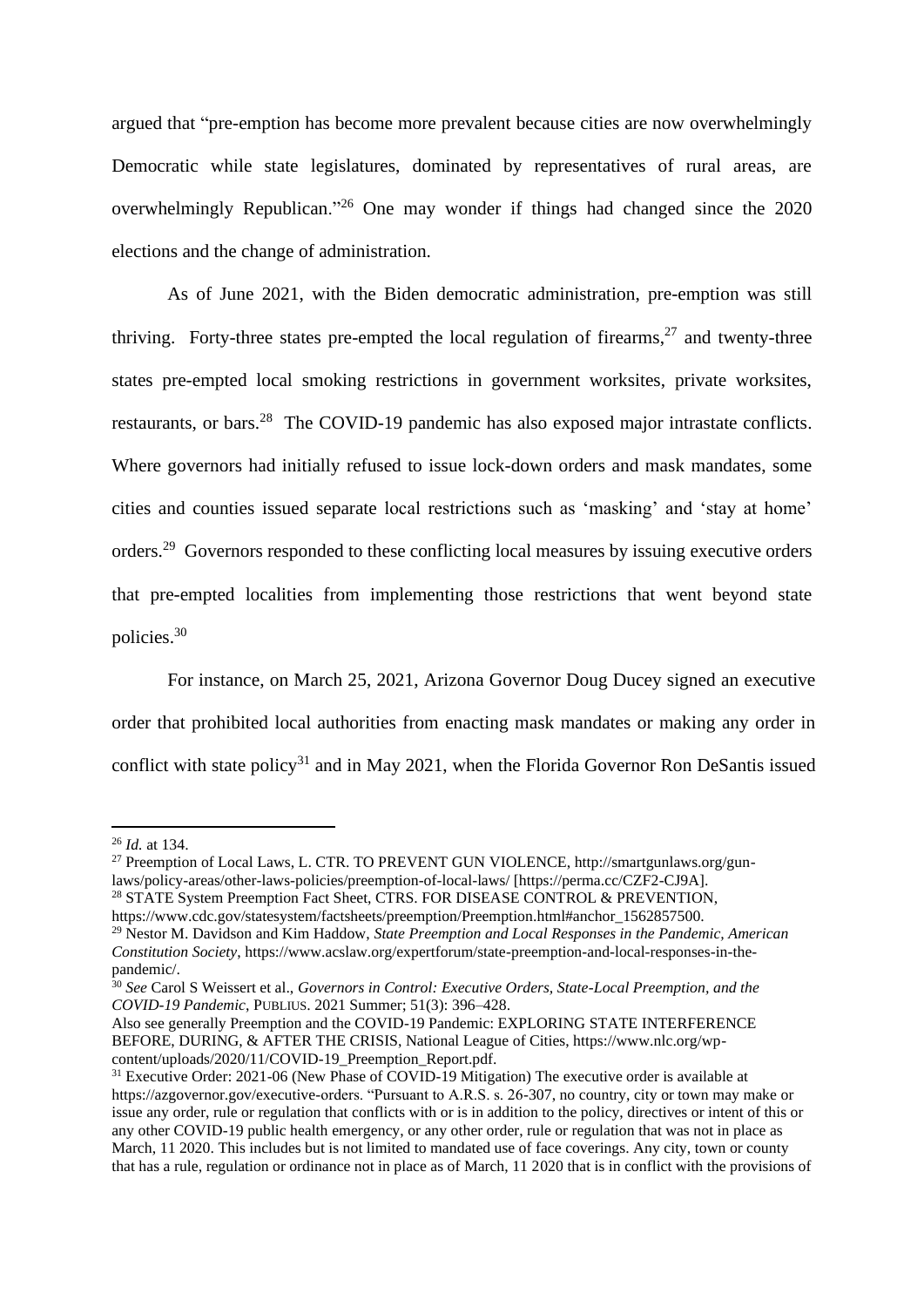an executive order that suspended and prohibited all local COVID-19 restrictions in the state, including mask rules.<sup>32</sup>

In Georgia, Governor Brian P. Kemp attempted to pre-empt local restrictions and even sued the city of Atlanta for issuing local mask mandates and going beyond state guidelines. Particularly remarkable was the executive order issued by Atlanta Mayor Keisha Lance Bottoms on July 8, 2020, that required restaurants to only have takeout and curb side pick-up, people to wear masks, shelter-in-place at home, and only leave for essential tasks.<sup>33</sup> The order went beyond state restrictions which allowed restaurants to reopen with restrictions and did not require masks. Governor Kemp's immediate reaction was to issue an executive order that forbid local authorities from issuing mask mandates.<sup>34</sup> In an attempt to further settle the dispute with local authorities, Governor Kemp sued Atlanta Mayor Keisha Lance Bottoms for having "exceeded her authority by issuing executive orders which were more restrictive than his Executive Orders related to the Public Health Emergency."<sup>35</sup> The Superior Court of Fulton County sent the case for mediation, but the parties could not compromise. Governor Kemp eventually dropped the lawsuit and decided instead to issue a new executive order that allowed local authorities to issue "Local Option Face Covering Requirement" only in public and on

this order shall not be enforced. Political subdivisions maintain the right to set and enforce mitigation policies in their own government buildings and on public transportation, including, but not limited to, requiring face coverings."

<sup>&</sup>lt;sup>32</sup> Executive Order Number 21-102 (Suspending All Remaining Local Government Mandates and Restrictions Based on the COVID-19 State of Emergency). Available at https://www.flgov.com/wpcontent/uploads/orders/2021/EO\_21-102.pdf.

<sup>&</sup>quot;Section 3. For the remaining duration of the state of emergency initiated by Executive Order 20-52, no county or municipality may renew or enact an emergency order or ordinance, using a local state of emergency or using emergency enactment procedures under Chapters 125, 252, or 166, Florida Statutes, that imposes restrictions or mandates upon businesses or individuals due to the COVID-19 emergency."

<sup>33</sup> City of Atlanta Exec. Order No. 2020-113 (July 8, 2020).

<sup>&</sup>lt;sup>34</sup> "Any ... county, or municipal law, order, ordinance, rule or regulation that requires persons to wear face coverings, masks, face shields, or any other Personal Protective Equipment while in places of public accommodation or on public property are suspended to the extent they are more restrictive than this Executive Order." Executive Order 07.15.20.01.

<sup>35</sup> Gov. Brian P. KEMP, Plaintiff, v. Hon. Keisha Lance BOTTOMS, Felicia A. Moore, Carla Smith, Amir R. Farokhi, Antonio Brown, Cleta Winslow, Natalyn Mosby Archibong, Jennifer N. Ide, Howard Shook, J.P. Matzigkeit, Dustin R. Hillis, Andrea L. Boone, Marci Collier Overstreet, Joyce Sheperd, Michael Julian Bond, Matt Westmoreland, and Andre Dickens, Defendants., 2020 WL 4036827 (Ga.Super.)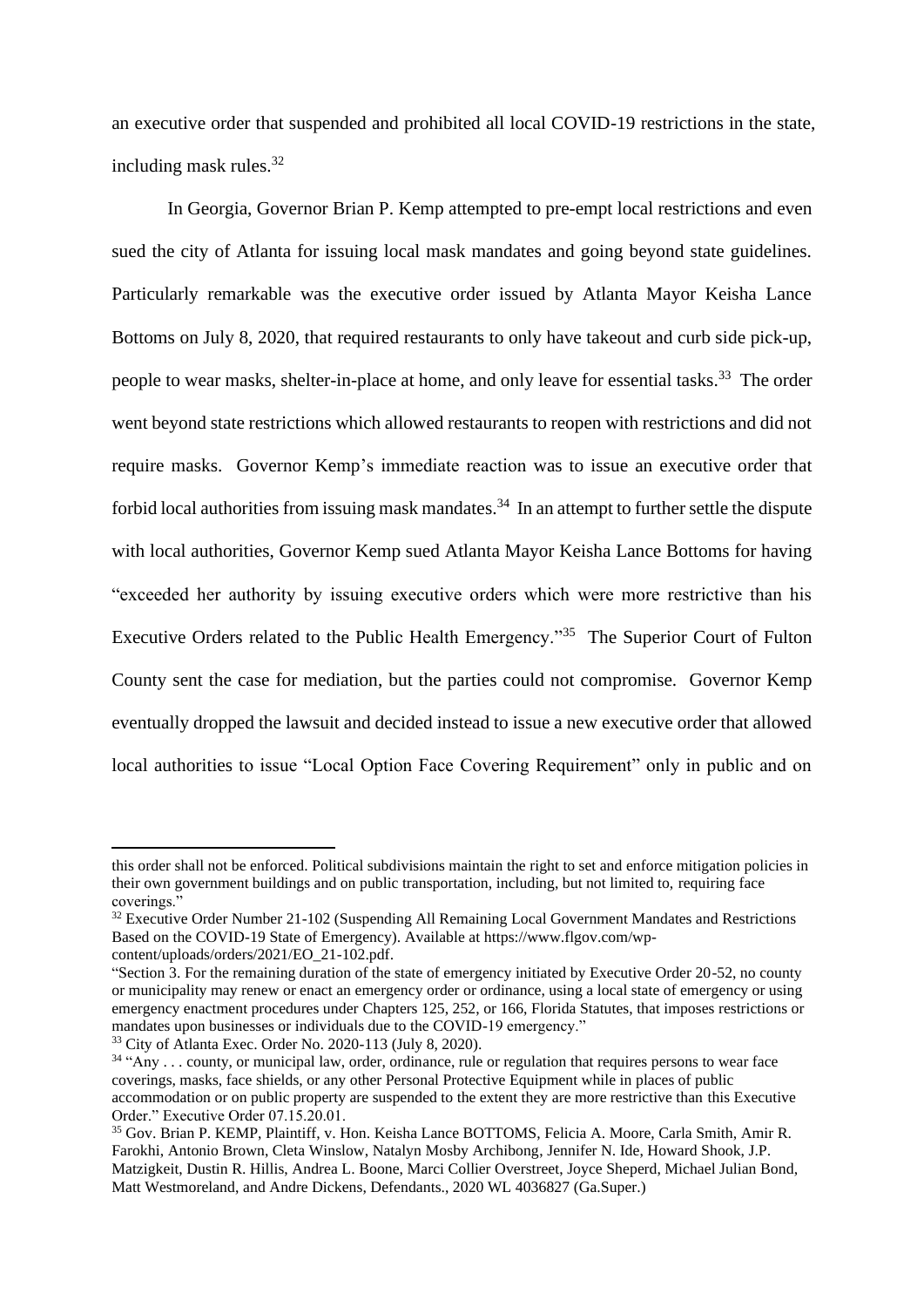government property but restricted them from issuing mask mandates on private property. The Georgia case demonstrates that even though pre-emption is still the first choice in case of intrastate conflict, there are effective alternatives to pre-emption and that they reside in the realm of political negotiation and compromise.

#### **The Delegation of Marijuana Police Powers to Municipalities**

State pre-emption of local laws is often considered as the only solution to intrastate conflict. However, the recent wide-spread delegation of marijuana regulatory powers to municipalities shows that there is a workable alternative to top-down policies and that it is possible to reconcile state and local government competing interests. The original research conducted for this Essay shows that 17 out the 18 states that have decriminalised the cultivation, sale, and other marijuana operations, <sup>36</sup> have successfully negotiated and resolved political conflicts with local governments by including an opt-out clause for municipalities that do not wish to participate in the legalization of commercial marijuana activities.<sup>37</sup> The optout schemes differ in each state, and this Section will review a few examples of the different ways in which states have granted authority to regulate the business of marijuana to their localities.

The first consideration is that states usually include the opt-clause in the decriminalisation statute. The only exception is Colorado, which has included the opt-out clause in the home-rule provisions contained in the state constitution. <sup>38</sup> The other states have enacted statutes and regulations that set out the extent to which localities can prohibit marijuana

<sup>36</sup> Namely Alaska, Arizona, California, Colorado, Connecticut, Illinois, Maine, Massachusetts, Michigan, Montana, Nevada, New Jersey, New Mexico, New York, Oregon, Vermont, Virginia, and Washington.

Decriminalisation in the states is tracked by the National Conference of State Legislatures (NCSL). *See* Michael Hartman, *Cannabis Overview*, NATIONAL CONFERENCE OF STATE LEGISLATURES,

https://www.ncsl.org/research/civil-and-criminal-justice/marijuana-overview.aspx.

<sup>37</sup> Ilaria Di Gioia, *Decriminalization of Recreational Marijuana in 18 States: Opt-out Provisions* (on file with the author).

<sup>&</sup>lt;sup>38</sup> Colo. Const. art. XVIII, § 16(5). "[A] locality may prohibit the operation of marijuana cultivation facilities [and other marijuana operations]."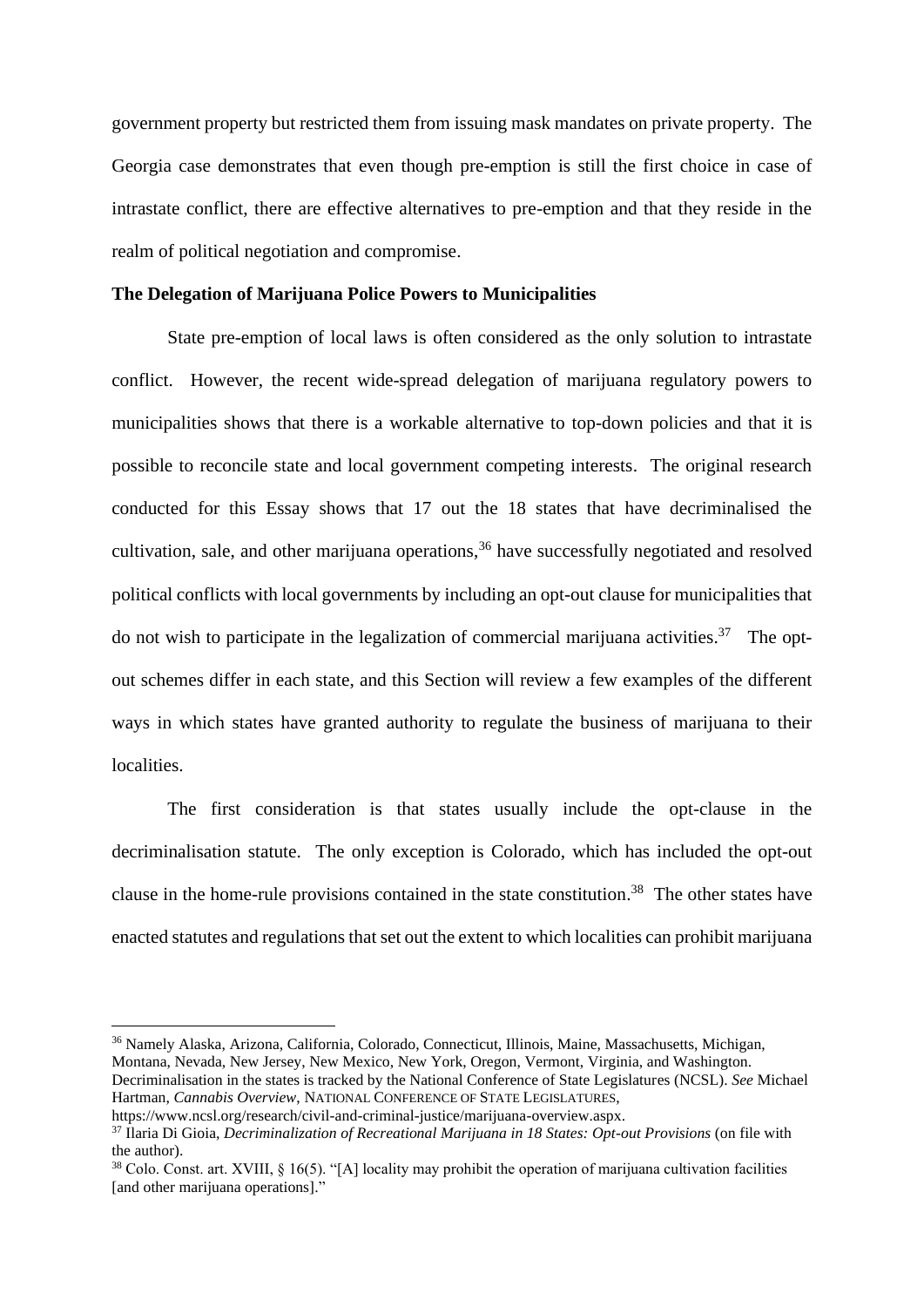commerce and enact zoning laws and local land use regulations.<sup>39</sup> Alaska's recreational marijuana statute, for example, provides that: "A local government may prohibit the operation of marijuana cultivation facilities, marijuana product manufacturing facilities, marijuana testing facilities, or retail marijuana stores through the enactment of an ordinance or by a voter initiative."<sup>40</sup> Like Alaska, the majority of the states require municipalities to either pass an ordinance or hold a referendum.

Some states are more cautious. Massachusetts, for example, differentiates between municipalities that voted against the 2016 ballot initiative to legalize marijuana and those that voted in favor.<sup>41</sup> Only the municipalities that voted against decriminalization could adopt ordinances and bylaws that prohibit the operation of one or more types of marijuana establishments within the city or town, limit or ban the number of marijuana establishments in their jurisdiction or restrict the licensed cultivation, processing, and manufacturing of marijuana.<sup>42</sup> Those that voted in favor of decriminalization, instead, were required to hold a referendum on the issue called upon the petition of at least  $10\%$  of voters.<sup>43</sup> Massachusetts is also cautious in authorizing municipalities to pass bylaws and ordinances governing the "time, place, and manner" of marijuana establishments.<sup>44</sup> The language of the law only allows for "reasonable safeguards [ . . . ] provided they are not unreasonably impracticable and are not in conflict with this chapter or with regulations made pursuant to this chapter."<sup>45</sup> The state legislators here have been careful in giving out discretion to the municipalities, and it is

<sup>&</sup>lt;sup>39</sup> For a survey of land use restrictions related to cannabis dispensaries see William C. Bunting & James M. Lammendola, Why Localism Is Bad for Business: Land Use Regulation of the Cannabis Industry, 17 N.Y.U. J.L.

<sup>&</sup>amp; BUS. 267, 271 (2021). <sup>40</sup> Alaska Stat. § 17.38.210.

<sup>41</sup> Mass. General Laws c.94G § 3 a2.

<sup>42</sup> *Id.*

<sup>43</sup> *Id.*

<sup>44</sup> Mass. General Laws c.94G § 3 a1.

<sup>45</sup> *Id.* "Section 3. Local control

<sup>(</sup>a) A city or town may adopt ordinances and by-laws that impose reasonable safeguards on the operation of marijuana establishments, provided they are not unreasonably impracticable and are not in conflict with this chapter or with regulations made pursuant to this chapter".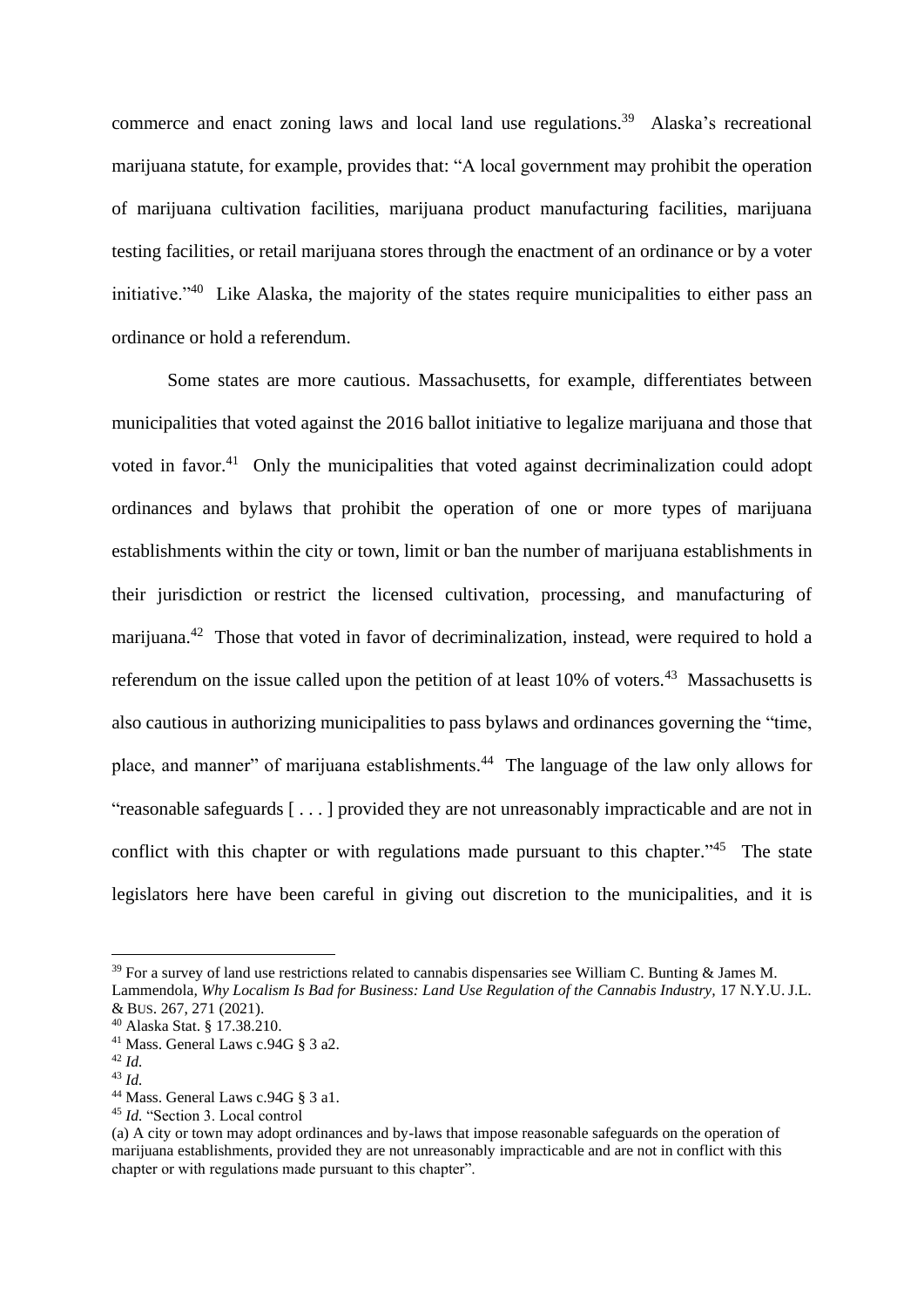possible to read between the lines the concern that municipalities may regulate beyond their competences.

Similarly, the state of Montana legalized marijuana in 2020, after I-190, the Marijuana Legalization Initiative.<sup>46</sup> This is a state that invites the local government to comply with decriminalization laws and explicitly requires that localities "not adopt ordinances or regulations that are unduly burdensome."<sup>47</sup> Montana also requires cities that wish to opt-out to hold a local referendum<sup>48</sup> which is to be petitioned by 15% of voters.<sup>49</sup>

The state of Virginia is also very cautious. It only legalized cultivation and possession of marijuana in 2021 but subjected the retail sales provisions to a 're-enactment' of the law in the 2022 legislative session.<sup>50</sup> As the law stands, municipalities can opt-out of the commercialisation of marijuana only after holding a referendum that can be petitioned by the governing body of a locality to the circuit court. 51

This Section started with the premise that 17 out of the 18 states that have legalized recreational marijuana allow municipalities to opt-out. The exception is the state of New Mexico. In this state, local governments can limit the number of dispensaries or adopt time, place, and manner regulations but cannot ban them entirely.<sup>52</sup> A proposed amendment that would have allowed local governments to opt-out of legalization was rejected by both the New Mexico House and Senate before the Cannabis Regulation Act was passed by the Legislature

https://www.vox.com/2020/11/4/21514885/montana-marijuana-legalization-ci118-i190-results.

<sup>46</sup> German Lopez, *Montana Just Voted to Legalize Marijuana*, Vox,

<sup>47</sup> MT LEGIS B.M. 190 (2020), 2020 Montana Laws Balt. Meas. 190 (B.M. 190).

<sup>48</sup> *Id.* 

<sup>49</sup> Mont. Code Ann. § 7-5-132 (West).

<sup>50</sup> VA LEGIS 550 (2021), 2021 Virginia Laws Ch. 550 (S.B. 1406). "The provisions of §§ 4.1–1101.1 and 4.1– 1105.1 of the Code of Virginia, as created by this act, shall expire on January 1, 2024, if the provisions of the first, third, and fourth enactments of this act are reenacted by the 2022 Session of the General Assembly." <sup>51</sup> "The governing body of a locality may, by resolution, petition the circuit court for the locality for a

referendum on the question of whether retail marijuana stores should be prohibited in the locality." VA LEGIS 550 (2021), 2021 Virginia Laws Ch. 550 (S.B. 1406).

<sup>52</sup> "A local jurisdiction shall not (…) completely prohibit the operation of a licensee." N.M. Stat. Ann. § 26-2C-12 (West).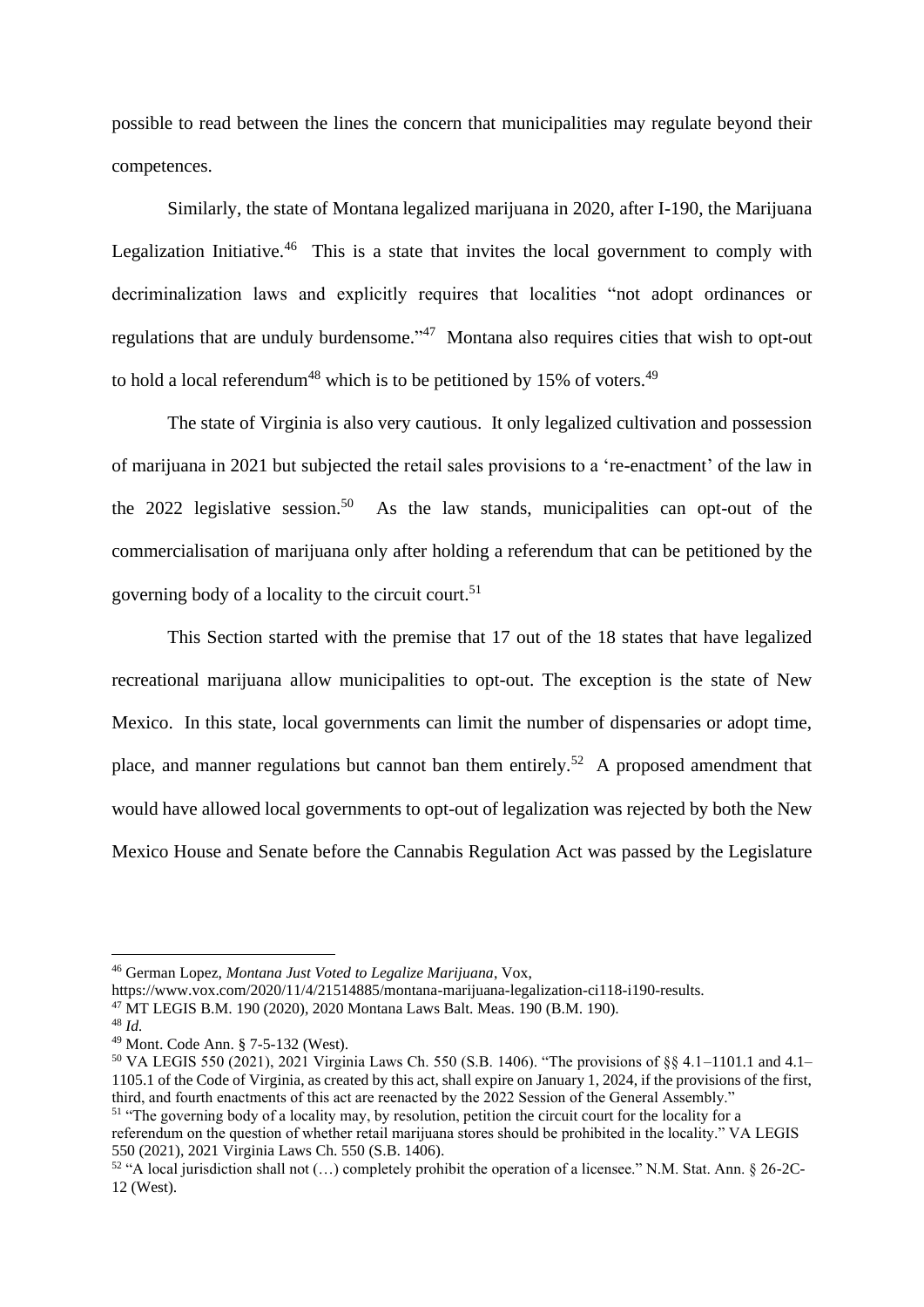on March 31, 2021, during a special session called for that purpose. <sup>53</sup> The reason for the rejection of the opt-out provision was "to stamp out the black market and avoid a regulatory patch-quilt."<sup>54</sup> The rationale here is that opt-out zones can become breeding grounds for an illicit market.<sup>55</sup> As seen before, the approach of New Mexico is exceptional and should be treated as the exception that proves the rule.

The Essay now proceeds to review and discuss the opt-out provisions in three states: California, New Jersey, and New York. These states have been chosen because they represent a range of approaches to delegation: California is very generous with localities and authorized cities and counties to completely prohibit all types of marijuana businesses. New Jersey represents a middle ground: it had allowed municipalities a window of 180 days in 2021 to optout of the sale operations municipalities and also allowed municipalities that did not meet the 2021 deadline to opt-out again in 5 years. New York is more restrictive, it provided for a final deadline in 2021 and did not give the option to opt-out at a future date.<sup>56</sup> Furthermore, to optout, localities cannot simply enact a local ordinance but must held a local referendum on the issue.<sup>57</sup>

# **Recreational Marijuana 'Opt-Out' Provisions in California**

The testing ground for state-municipality compromise related to legalization of commercial cannabis has arguably been California. The Golden State was the first state to legalize the use of marijuana for medical purposes in 1996<sup>58</sup> and for recreational purposes in

<sup>53</sup> Adrian Hedden, *Legalize it? Carlsbad leaders resistant to recreational marijuana in New Mexico*, CARLSBAD CURRENT-ARGUS, https://eu.currentargus.com/story/news/local/2021/04/03/new-mexico-marijuana-carlsbadleaders-resistant-legalization/4835229001/.

<sup>&</sup>lt;sup>54</sup> Morgan Lee, Cities can't opt out of legal pot under new state proposal, AP News,

https://apnews.com/article/health-marijuana-new-mexico-bills-santa-fe-9d9f4aeee1509a7a64ff42dec450e1b5. <sup>55</sup> Michael Mcdevitt, *New Mexico might legalize marijuana. Here's what you need to know about the proposal*, LAS CRUCES SUN-NEWS, https://eu.lcsun-news.com/story/news/2020/01/17/new-mexico-mulling-marijuanalegalization-what-know-proposal/4455250002/.

<sup>56</sup> NY CANBS § 131 (McKinney).

<sup>57</sup> *Id.*

<sup>58</sup> Compassionate Use Act (CUA). Cal. Health & Safety Code § 11362.5(b)(1)(A) (West 1999).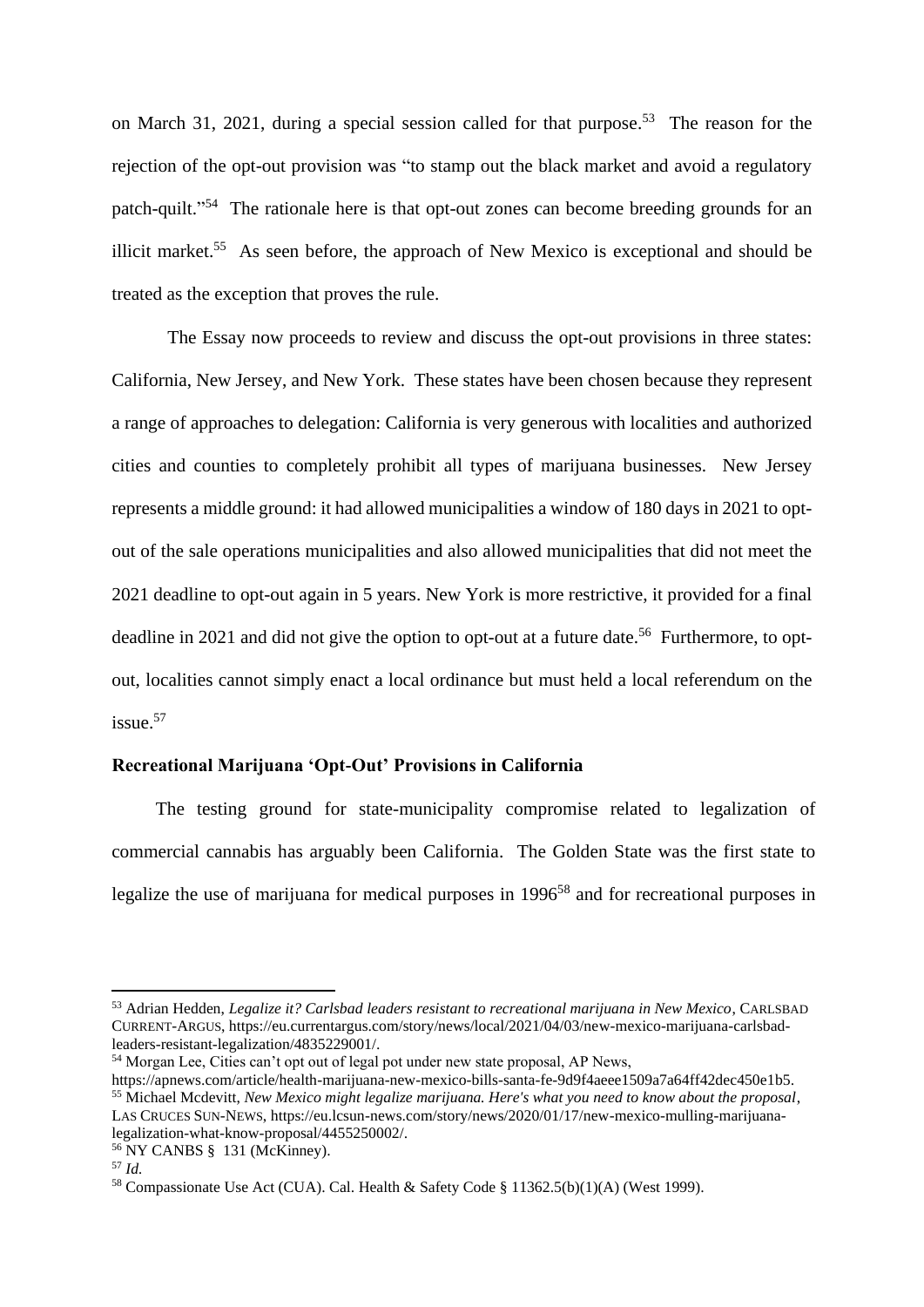2016.<sup>59</sup> According to data from a 2019 study, two-thirds of California municipalities prohibited commercial cannabis activities,<sup>60</sup> and according to Forbes, most cities in the state still do not allow retail adult-use sales as of September  $2021$ .<sup>61</sup> The authority to ban marijuana commercial activities is granted by the California legislation, which authorizes cities and counties "to completely prohibit one or more types of [marijuana] businesses . . . within the local jurisdiction."<sup>62</sup> The delegation of complete discretion to localities makes California one of the most 'liberal' states when it comes to decentralization of powers.

The consequence is that California today is a patchwork of regulations with its 58 counties and 482 municipalities having different regulations for the cultivation, manufacturing, and retail of marijuana.<sup>63</sup> In southern California, for example, the counties of San Bernardino and Kern ban all commercial marijuana operations, but the nearby counties of Los Angeles, Orange, and Riverside have allowed them. San Diego is an exception because it only allows cultivation but not the manufacturing or retail.<sup>64</sup> Incorporated cities may also have their own local policies for regulating commercial marijuana activities separate from county regulations.<sup>65</sup> In August 2021, the media outlets reported that more cities were embracing decriminalization and that they were issuing a variety of marijuana licenses.<sup>66</sup>

<sup>59</sup> Adult Use of Marijuana Act (AUMA) in 2016 and Medicinal and Adult Use Cannabis Regulation and Safety Act (MAUCRSA) in 2018.

 $60$  John Schroyer and Eli McVey, Chart: Most California municipalities ban commercial cannabis activity, MjBizDaily, https://mjbizdaily.com/chart-most-of-california-municipalities-ban-commercial-cannabis-activity/. <sup>61</sup> Chris Roberts, *'It's Gonna Be A Bloodbath': Epic Marijuana Oversupply Is Flooding California,* 

*Jeopardizing Legalization*, FORBES, https://www.forbes.com/sites/chrisroberts/2021/08/31/its-gonna-be-abloodbath-epic-marijuana-oversupply-is-flooding-california-jeopardizing-legalization/?sh=5232f29a7ddb.  $62$  Cal. Bus. & Prof. Code § 26200(a)(1).

<sup>63</sup> *See* California Cannabis Laws by County, CANNABUSINESSLAW, https://cannabusinesslaw.com/californiacannabis-laws-by-county/?location=San-Diego.

<sup>64</sup> *Id.*

<sup>65</sup> *Id.*

<sup>66</sup> John Schroyer, California marijuana market keeps growing as more cities, counties embrace MJ, MJBIZDAILY, https://mjbizdaily.com/california-marijuana-market-keeps-growing-as-more-cities-countiesembrace-mj/.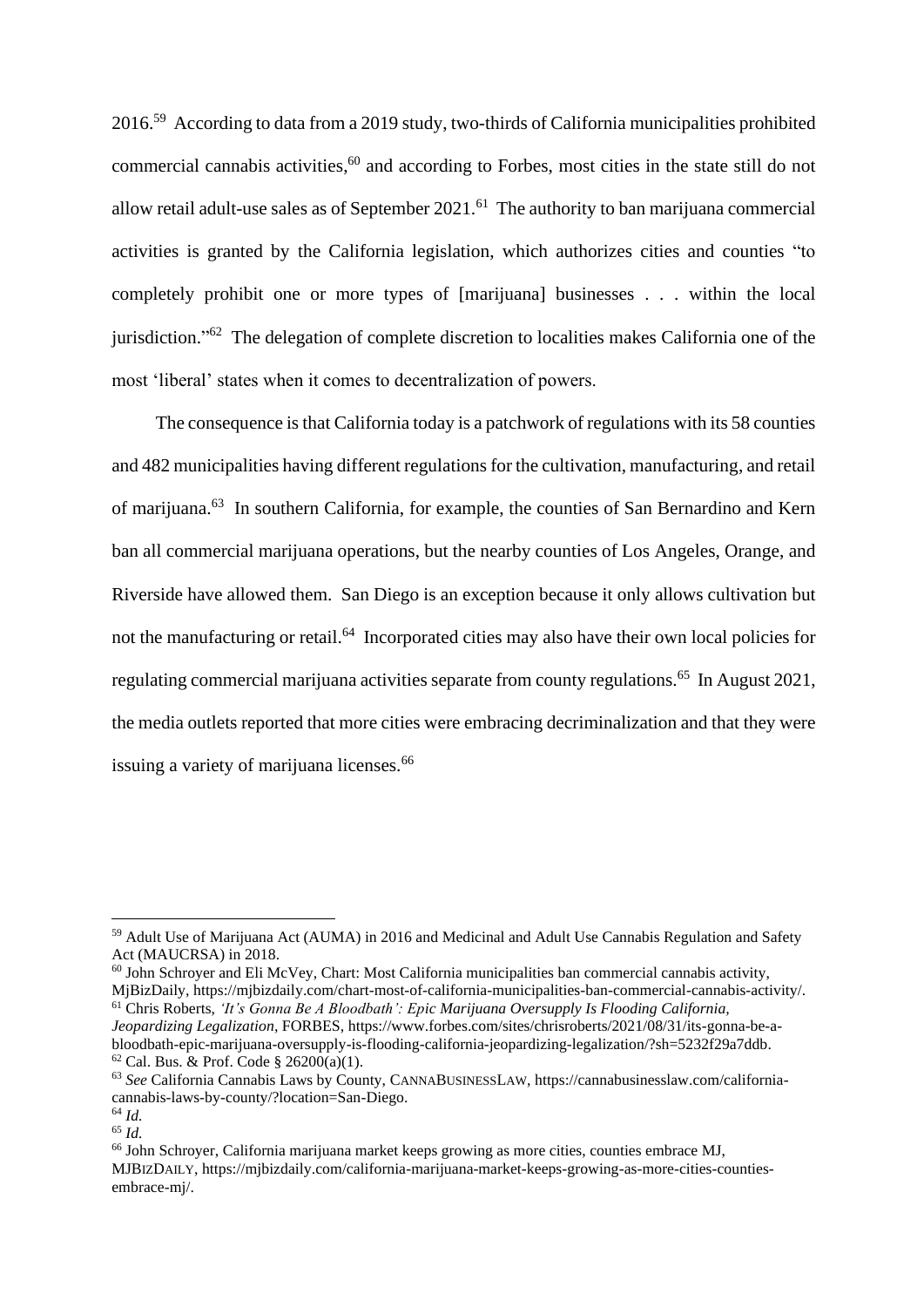From a purely theoretical point of view, California is an exemplary case study of intrastate federalism and the promotion of localism/local governance. <sup>67</sup> In practice, unfortunately, zoning and the heavy regulatory burdens imposed by localities have not helped with tackling the illegal marijuana industry, which is still the prevalent market in California. <sup>68</sup> The *Los Angeles Times* has defined California as "the Wild West of illegal marijuana" and argues that the illicit market remains three times as large as the legal market. $69$  This is because, according to the same newspaper, high state and local taxes can add 50% or more to the price of the product in legal shops, and there has been little enforcement against illegal marijuana operators.<sup>70</sup>

Author Lori Lang argued that the black market is a consequence of "the amalgamation of local regulations and prohibitions that are inconsistent with state law" and that "the leakage of legally grown marijuana into an illegal market is made substantially easier when a locality introduces strict regulation or prohibition." <sup>71</sup> Local restrictions have, arguably, curtailed the effectiveness of the decriminalization effort in the state and prevented the marijuana market from booming.<sup>72</sup>

Here, the discourse around decriminalization intertwines with broader considerations around the correct balance between delegation and state regulation. California is an interesting case study as it represents one of the most-if not the most- generous state towards local governments. Its approach to state pre-emption of local authority has also been very moderate. The California Supreme Court has corroborated this 'soft' approach in 2013 when it concluded that the Compassionate Use Act and Medical Marijuana Program Act — which

*TIMES,* https://www.latimes.com/opinion/story/2021-07-15/illegal-marijuana-desert*,* July 15, 2021 <sup>69</sup> *See Editorial: What legalization? California Is Still the Wild West of Illegal Marijuana,* LOS ANGELES TIMES*,*

<sup>67</sup> *See generally* Kenneth A. Stahl, *Preemption, Federalism, and Local Democracy*, 44 FORDHAM URB. L.J. 133, 135 (2017)*. See also* Robert A. Mikos, *Marijuana Localism*, 65 CASE W. RES. L. REV. 719, 720 (2015). <sup>68</sup> *See Editorial: What legalization? California is still the Wild West of Illegal Marijuana, LOS ANGELES*

https://www.latimes.com/opinion/story/2021-07-15/illegal-marijuana-desert*,* July 15, 2021.  $70 \, \tilde{l}$ 

<sup>&</sup>lt;sup>71</sup> Lori Lang, "the Great Pot Experiment": A Budding Industry Wouldn't It Be Better If It Was A Legal Billion-Dollar Industry?, 20 Hous. Bus. & Tax L. J. 82, 110 (2020).

<sup>72</sup> *See* Alexander Nieves, *California's Legal Weed Industry Can't Compete with Illicit Market*, POLITICO, https://www.politico.com/news/2021/10/23/california-legal-illicit-weed-market-516868.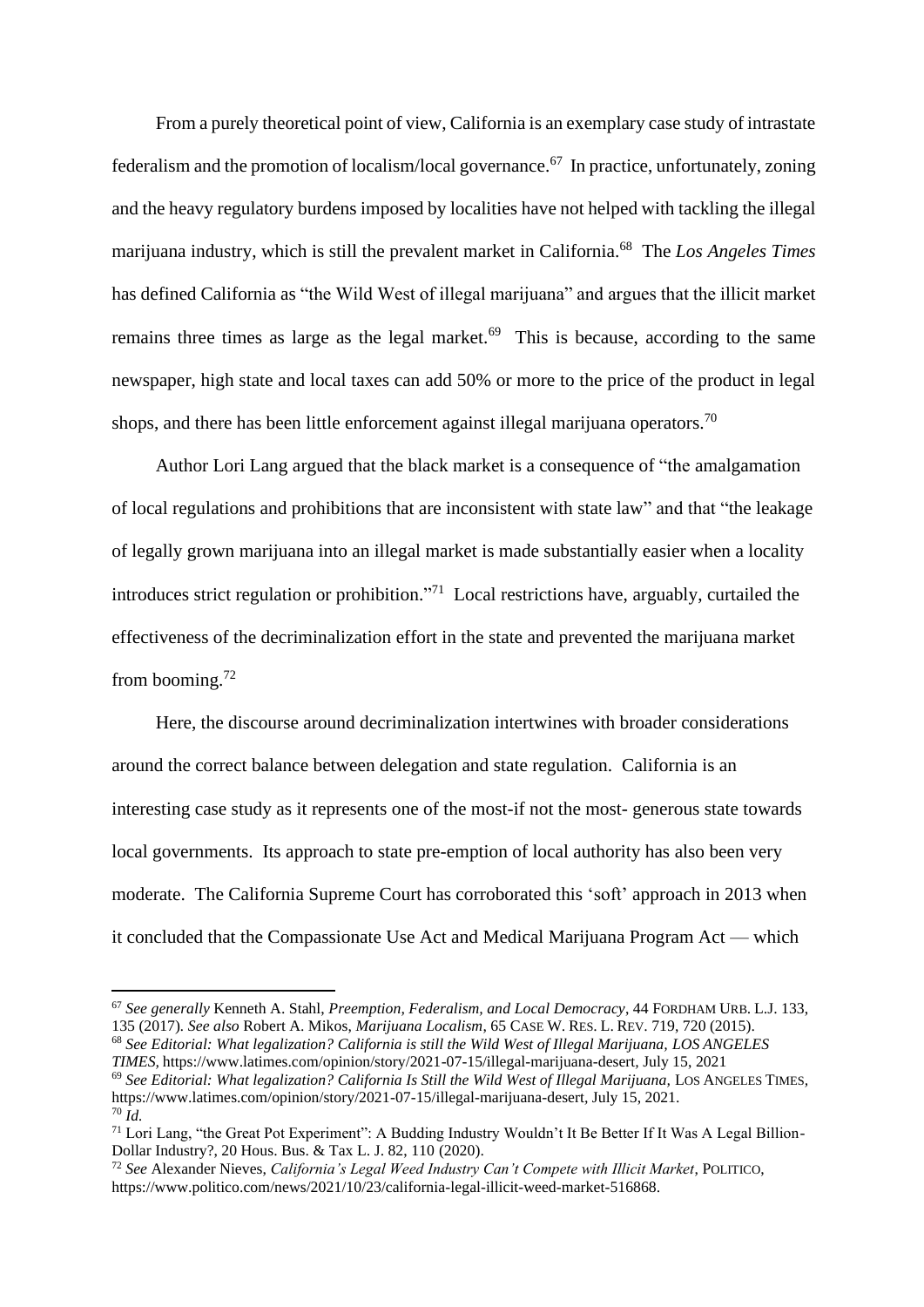respectively permit the use of medical marijuana and make lawful the possession or cultivation of marijuana by a patient — did not "expressly or impliedly pre-empt the authority of California cities and counties . . . to allow, restrict, limit, or entirely exclude facilities that distribute medical marijuana<sup> $173$ </sup> In that occasion, the court added a vision for state preemption in general and remarkably declared that pre-emption is not "lightly presumed" leaving room for the empowerment of local authorities in other policy areas:

> The California Constitution recognizes the authority of cities and counties to make and enforce, within their borders, "all local, police, sanitary, and other ordinances and regulations not in conflict with general laws." (Cal. Const., art. XI, § 7.) This inherent local police power includes broad authority to determine, for purposes of the public health, safety, and welfare, the appropriate uses of land within a local jurisdiction's borders, and preemption by state law is not lightly presumed.<sup>74</sup>

The case study of California shows that an extensive delegation of powers to localities is supported by explicit delegation language both in the legislation and in the jurisprudence and that the path towards localism and intrastate collaboration passes inevitably by a broader favorable attitude of the state towards delegation of police powers.

To further corroborate this point, it should be noted that the California marijuana opt-out provisions go hand to hand with a broader recognition of city powers enshrined in the California constitution.<sup>75</sup> From this perspective, marijuana is therefore only one of the fields in which California expresses its liberal approach to delegation of powers to localities.

## **Recreational Marijuana 'Opts Out' Provisions in New Jersey**

New Jersey is a recent example of decriminalisation and experimentation in delegation of power to municipalities. The Garden State has used a silent-assent approach for decriminalisation of marijuana business and had allowed municipalities a window of 180 days

<sup>73</sup> City of Riverside v. Inland Empire Patients Health & Wellness Ctr., Inc., 56 Cal. 4th 729, 762, 300 P.3d 494, 512 (2013).

<sup>74</sup> *Id.* at 737–38 and 496.

<sup>75</sup> *See generally* Cal. Const., art. XI, § 5.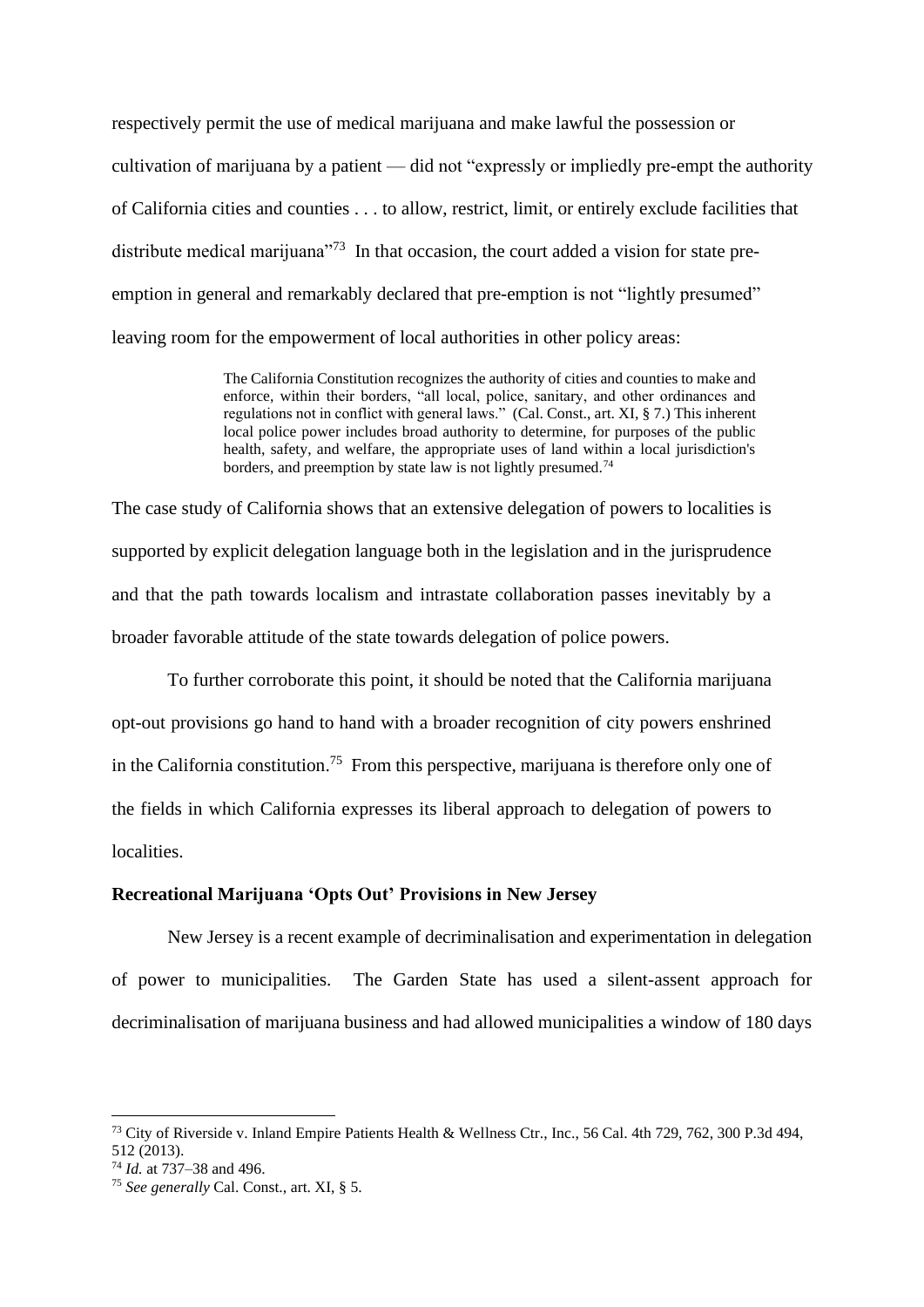to opt-out within the borders of their jurisdiction.<sup>76</sup> If a municipality did not pass an opt-out ordinance by the deadline, marijuana businesses such as cultivators, manufacturers, wholesalers, or distributors are automatically permitted to operate in the municipality. This Section reviews New Jersey's provisions for delegation to municipalities as elaborated by the state Cannabis Regulatory Commission (CRC) and argues that they are a good example of collaborative intra-state federalism.

The decriminalisation of recreational marijuana followed a 2020 referendum on legalization in which New Jersey voters approved an amendment to the state constitution to legalize the recreational use of marijuana by people aged 21 and older, with 67% voting yes and 33% voting no.<sup>77</sup> New Jersey had previously legalized the medical use of marijuana under the New Jersey Compassionate Use Medical Marijuana  $Act^{78}$  and the Jake Honig Compassionate Use Medical Cannabis Act.<sup>79</sup>

On February 22, 2021, Governor Phil Murphy signed three bills (NJ A21, NJ A 1897, and NJ A5342/NJ S3454) that legalized the use of recreational marijuana and established regulations of the marijuana marketplace.<sup>80</sup> The first bill, titled the Cannabis Regulatory, Enforcement Assistance, and Marketplace Modernization Act, legalizes and regulates

charges.

<sup>76</sup> N.J.S.A. 24:6I–45.b.

<sup>77</sup> "2020 elections results". NBC News. Retrieved July,27 2020.

<sup>78</sup> N.J. Stat. Ann. § 24:61-1-Pub. L. (West 2010).

<sup>79</sup> N.J. Stat. Ann. § 24:61-33 (West 2019).

<sup>80</sup> The three bills are respectively:

<sup>1.</sup> 2020 New Jersey Assembly Bill No. 21- *The New Jersey Cannabis Regulatory, Enforcement Assistance, and Marketplace Modernization Act.* (P.L.2021,c.16)

<sup>2.</sup> 2020 New Jersey Assembly Bill No. 1897- *Decriminalizes possession of 10 grams or less of marijuana and personal-use amount of regulated marijuana-infused products; requires substance abuse treatment under certain circumstances.* (P.L.2021,c.19) The bill decriminalized marijuana and hashish possession. It reformed criminal and civil penalties for marijuana and hashish offenses and provided remedies for people already facing certain marijuana

<sup>3.</sup> Senate Bill No. 3454- *An Act addressing certain regulated substances, with a particular emphasis on possession or consumption of various forms of cannabis by certain persons, and revising and supplementing various parts of the statutory law.*

The bill clarified marijuana and cannabis use and possession penalties for individuals younger than 21 years old. The legislation corrects inconsistencies in A21 and A1897 concerning marijuana and cannabis penalties for those underage. (P.L.2021,c.25).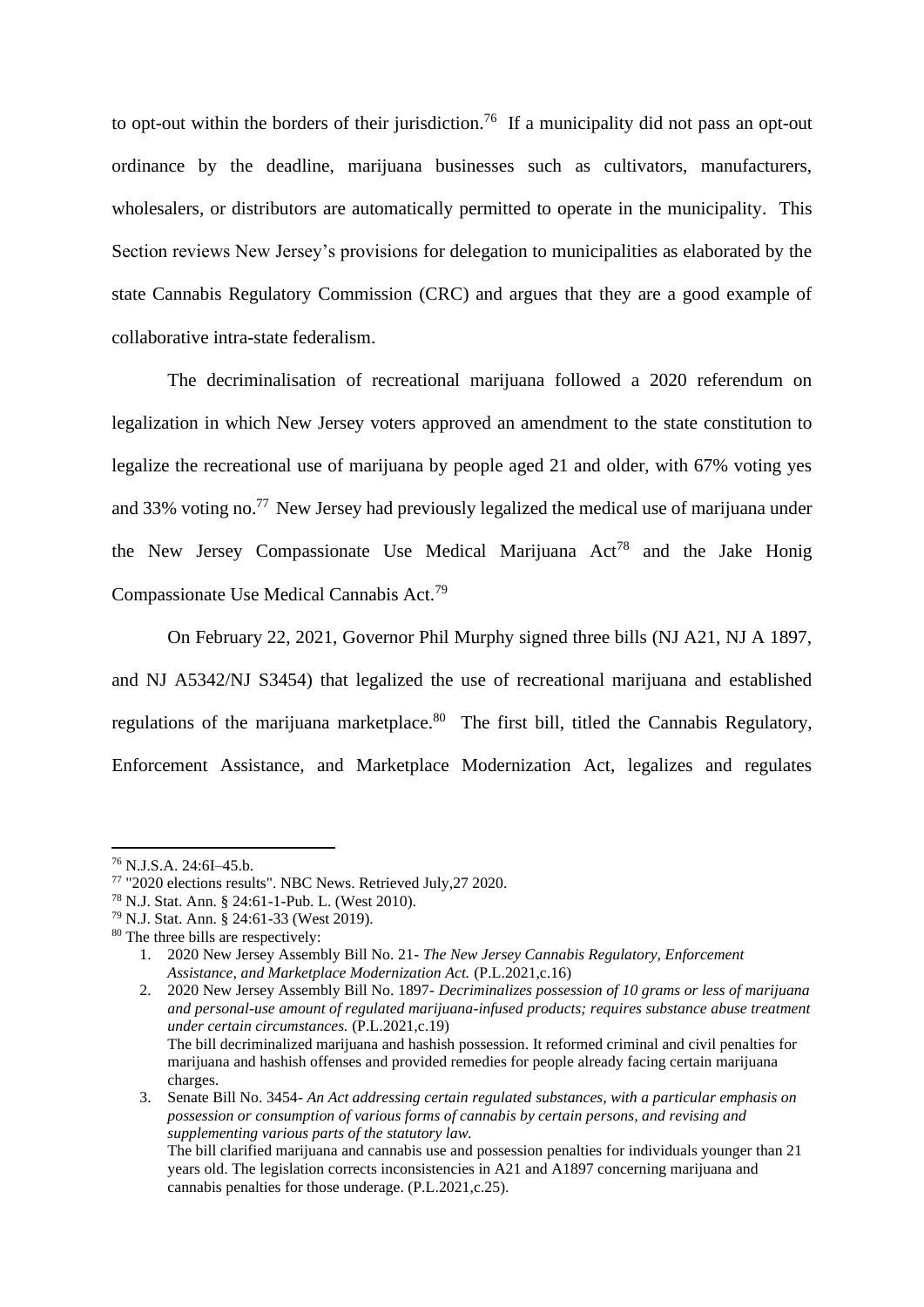marijuana use and possession for adults 21 years and older.<sup>81</sup> It expands the powers of the  $CRC^{82}$  to regulate the purchase, sale, cultivation, manufacturing, packaging, transportation, and delivery of marijuana and to oversee the applications for licensing of marijuana businesses.<sup>83</sup> The CRC was initially created to administer the state's medicinal marijuana program but is now the main governing body responsible to establish rules and regulations governing the sale and purchase of recreational marijuana and to oversee licensing for all areas of the marijuana industry. The Commission adopted its initial rules on August 19, 2021, and underscored that the rules were based on the CRC's two core values of "equity and safety."<sup>84</sup> The rules further specify that in order to opt-out of marijuana commerce within their borders, municipalities can enact a local ordinance or regulation that prohibits the operation of any one or more classes of marijuana business within the jurisdiction.<sup>85</sup> Such an ordinance may also include the authorization or prohibition of outdoor cultivation.<sup>86</sup>

Municipalities that do not want to prohibit marijuana commerce outright can enact an ordinance or regulation that establishes a numerical limit on the number of marijuana businesses and types of licensed businesses operating within their borders, <sup>87</sup> can determine location, manner, and times of operation of marijuana businesses,<sup>88</sup> can establish civil penalties

<sup>81</sup> P.L.2021, c.16 (C.24:6I-31 et al.)

<sup>&</sup>lt;sup>82</sup> The Cannabis Regulatory Commission, created by P.L.2019, c.153 (C.24:6I-5.1 et al.) had initially been created to oversee the state's medical cannabis program, which is primarily set forth in the "Jake Honig Compassionate Use Medical Cannabis Act," P.L.2009, c.307 (C.24:6I-1 et al.).

<sup>83</sup> 2020 New Jersey Assembly Bill No. 21- *The New Jersey Cannabis Regulatory, Enforcement Assistance, and Marketplace Modernization Act.* (P.L.2021,c.16). Reported in N.J. Stat. Ann. § 24:6I-31 (West).

<sup>84</sup> *See* Summary of the Cannabis Regulatory Commission's. Initial Rules for the Personal-Use of Cannabis. Available at

https://www.nj.gov/cannabis/documents/rules/NJAC%201730%20Personal%20Use%20Cannabis.pdf. <sup>85</sup> N.J. Admin. Code § 17:30-5.1. "A municipality may enact and amend an ordinance or regulation to prohibit the operation of any one or more classes of cannabis business within the jurisdiction of the municipality pursuant to N.J.S.A. 24:6I–45.b, and such prohibiting ordinance shall apply throughout the municipality."  $^{86}$  *Id.* 

 $87$  N.J. Admin. Code § 17:30-5.1. "A municipality may enact an ordinance or regulation  $(...)$  That establishes a numerical limit on the number of cannabis businesses, provided that any such ordinance or regulation shall specify the maximum number of each class of license that is allowed within the municipality and for which the municipality has established a numerical limit."

<sup>&</sup>lt;sup>88</sup> *Id.* " A municipality may enact an ordinance or regulation (...) That governs the location, manner, and times of operation of cannabis businesses, except for the times of operation of a delivery service including an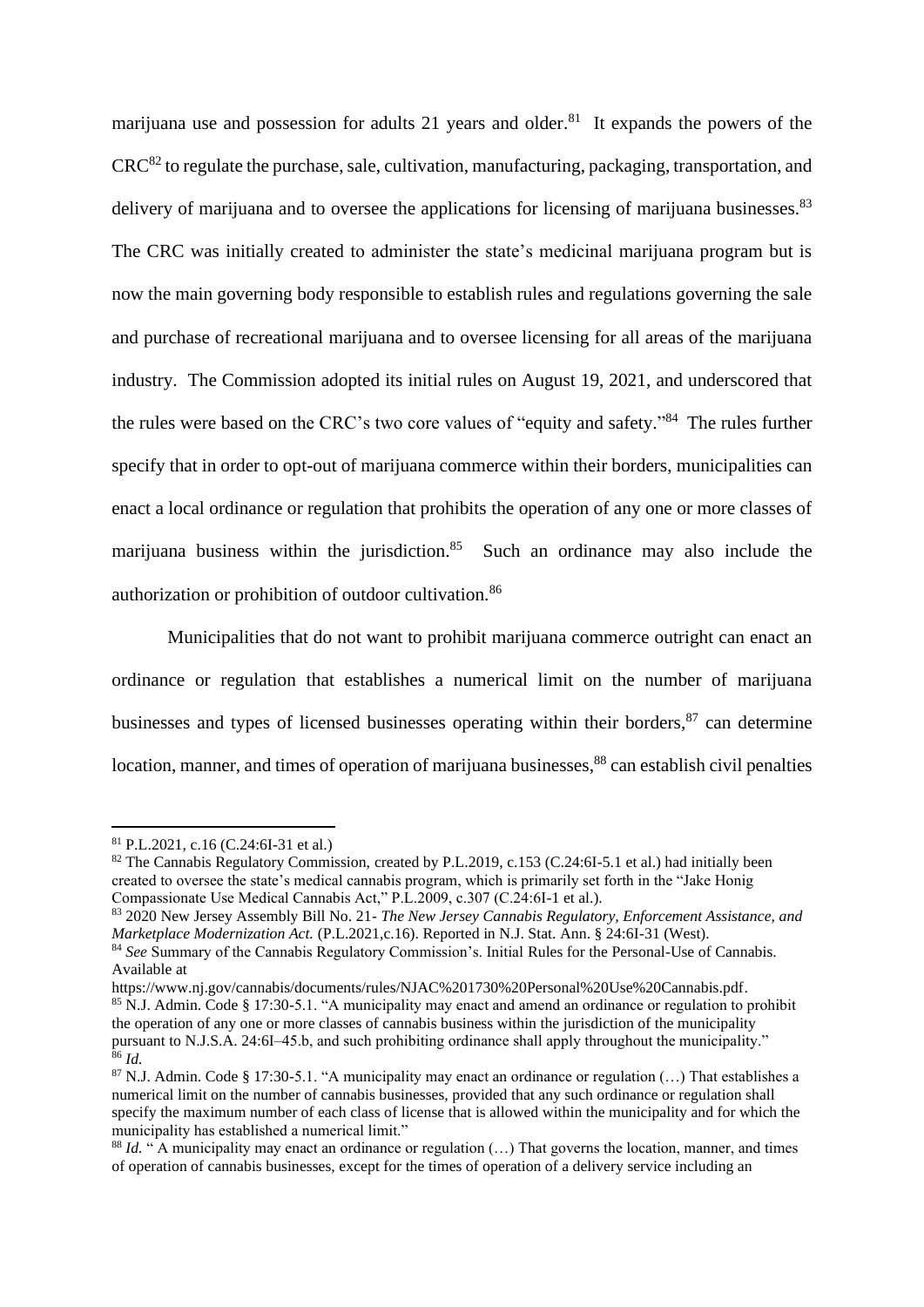for the violation of such rules,  $89$  can impose a separate local licensing requirement  $90$  and can enact a  $2\%$  transfer tax on any sales between marijuana businesses.<sup>91</sup>

The licensing process, led by the CRC, is also an opportunity for intrastate collaboration: after the receipt of a license application from the Commission, municipalities have the opportunity to submit their preference(s) on which applicants seeking to operate within their town should be issued a license.<sup>92</sup> The involvement of municipalities is even more evident during the licensing process because marijuana businesses can only be licensed by the CRC if they have demonstrated support from the municipality and they operate in compliance with municipality restrictions. Specifically, the business applicant must first seek zoning approval of a proposed location for the business premises of licence applicants.  $93$ 

To add to the regulatory freedom of municipalities, it should be noted that even though they have no authority to prohibit their residents from possessing or consuming legal weed, they can prohibit the consumption of marijuana items through smoking, vaping, or aerosolizing in all places where tobacco smoking is prohibited under the NJ Smoke-Free Air Act,  $94$  and any indoor public place such as bars, restaurants, sport venues, etc.<sup>95</sup> On this point, the New Jersey

ordinance or regulation that requires a cannabis business premises to be a certain distance from the closest church, synagogue, temple, or other place used exclusively for religious worship; or from the closest school, playground, park, or child daycare facility;".

<sup>89</sup> *Id.* "A municipality may enact an ordinance or regulation ( . . . ) that establishes civil penalties for a violation of such ordinance or regulation.

<sup>&</sup>lt;sup>90</sup>*Id.* "A municipality may enact an ordinance or regulation (...) That imposes a separate local licensing requirement.

<sup>91</sup> *Id*. "A municipality may adopt an ordinance imposing a transfer tax or user tax on the sale of any usable cannabis or cannabis products by a cannabis establishment located within the municipality pursuant to N.J.S.A.  $40:48I-1"$ 

 $92$  N.J. Admin. Code § 17:30-5.1. "(e) A municipality may provide input to the Commission as to the municipality's preferences for licensure pursuant to N.J.A.C. 17:30–6.3."

<sup>&</sup>lt;sup>93</sup> *Id.* "(f) A municipality and its governing body entrusted with zoning or the regulation of land use may provide zoning approval of a proposed location of a license applicant's cannabis business premises (...)"

<sup>&</sup>lt;sup>94</sup> N.J. Stat. Ann. § 26:3D-58 (West 2006) (stating that "[s]moking is prohibited in an indoor public place or workplace," unless otherwise provided for in the statute).

<sup>95</sup> N.J. Stat. Ann. § 24:6I-31 (West). "a municipality would be empowered to enact an ordinance making it unlawful for any person 21 years of age or older to consume any cannabis item in a public place, other than school property (which would be punishable as a disorderly persons offense), and the ordinance could provide for a civil penalty of up to \$200 per violation." *See also Can a municipality prohibit the consumption of cannabis on public property and in public places?,* NEW JERSEY STATE LEAGUE OF MUNICIPALITIES, https://www.njlm.org/Faq.aspx?QID=286.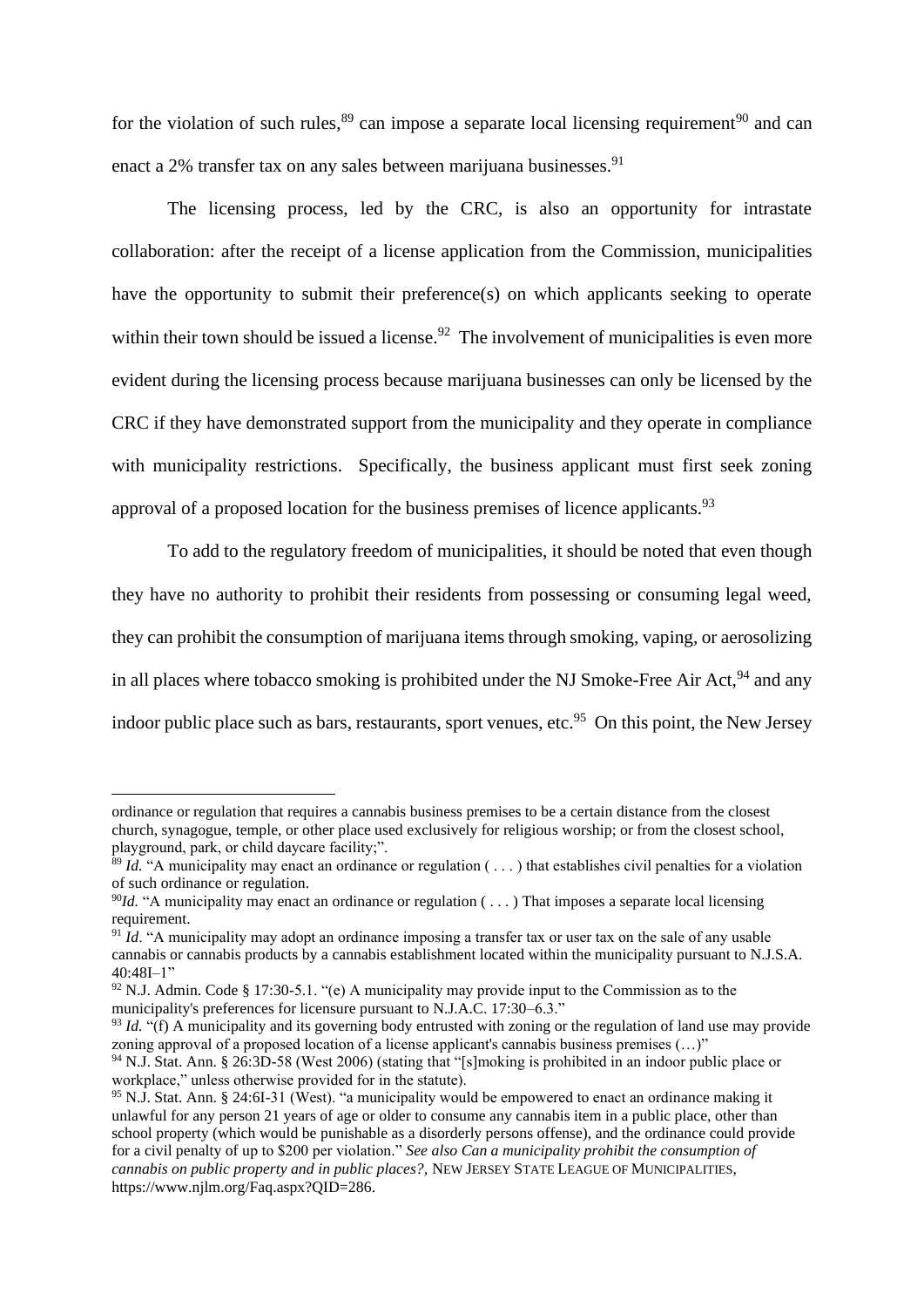State League of Municipalities argues that due to the broad definition of public place as defined by N.J.S.A. 26:3D-57, a municipality in effect has the authority to restrict the consumption by any means, to a private residence.<sup>96</sup> The only real limit on municipalities regulatory discretion is that they cannot restrict the transportation or delivery of marijuana items.<sup>97</sup> Dozens of localities had already passed ordinances that outlawed sales or possession of the drug in 2019, before the legislature legalized it.<sup>98</sup> However, the bill clarified that the ban on marijuana could only be valid if enacted after the bill and that previous bans were null.<sup>99</sup>

According to the *New Jersey Herald*, nearly 71% of towns across New Jersey — around 400 municipalities — have opted out of the recreational marijuana industry and passed ordinances that prohibit marijuana cultivation facilities, manufacturers, wholesalers distributors, delivery companies, and legal weed dispensaries completely as of September 2021.<sup>100</sup> According to the same study, 98 municipalities, mostly in South Jersey and Central Jersey, passed ordinances allowing legal weed dispensaries within their borders.<sup>101</sup> Forty-one municipalities passed ordinances that specifically prohibit dispensaries but allow some combination of the other five classes of New Jersey marijuana licenses, from cultivation centers

<sup>98</sup> Alan Greenblatt, *Legal in the State or Not, Some Cities Ban Marijuana*, Governing,

<sup>96</sup> *Can A Municipality Prohibit the Consumption of Cannabis on Public Property and in Public Places?,* NEW JERSEY STATE LEAGUE OF MUNICIPALITIES, https://www.njlm.org/Faq.aspx?QID=286.

Definition of public space: N.J. Stat. Ann. § 26:3D-57 (West) "Indoor public place" means a structurally enclosed place of business, commerce or other service-related activity, whether publicly or privately owned or operated on a for-profit or nonprofit basis, which is generally accessible to the public…"

 $97$  N.J. Admin. Code § 17:30-5.1 "(1) In no case may a municipality restrict the transportation of cannabis items through, or delivery of cannabis items within, the municipality by adopting an ordinance or any other measure. Any such restriction shall be deemed void and unenforceable."

https://www.governing.com/archive/gov-legal-recreational-marijuana-cities-ban-sales.html. <sup>99</sup> N.J. Stat. Ann. § 24:6I-31 (West). "Only an ordinance to prohibit operations by one or more license classes enacted pursuant to the specific authority to do so by the bill would be valid and enforceable; any ordinance enacted prior to the bill's effective date addressing the issue of prohibition within the jurisdiction of a municipality would be null and void, and that municipality could only prohibit the operation of one or more classes of cannabis business by enactment of a new ordinance in accordance with the bill's provisions." <sup>100</sup> Mike Davis, Susanne Cervenka, *Legal weed dispensaries banned in more than 70% of NJ towns: Where will* 

*you buy marijuana*?, NEW JERSEY HERALD, Aug. 23rd, 2021, https://eu.njherald.com/story/news/local/newjersey/marijuana/2021/08/23/nj-legal-weed-dispensaries-marijuana-legalization-opt-out-in/8211230002/ .  $101 \dot{Id}$ .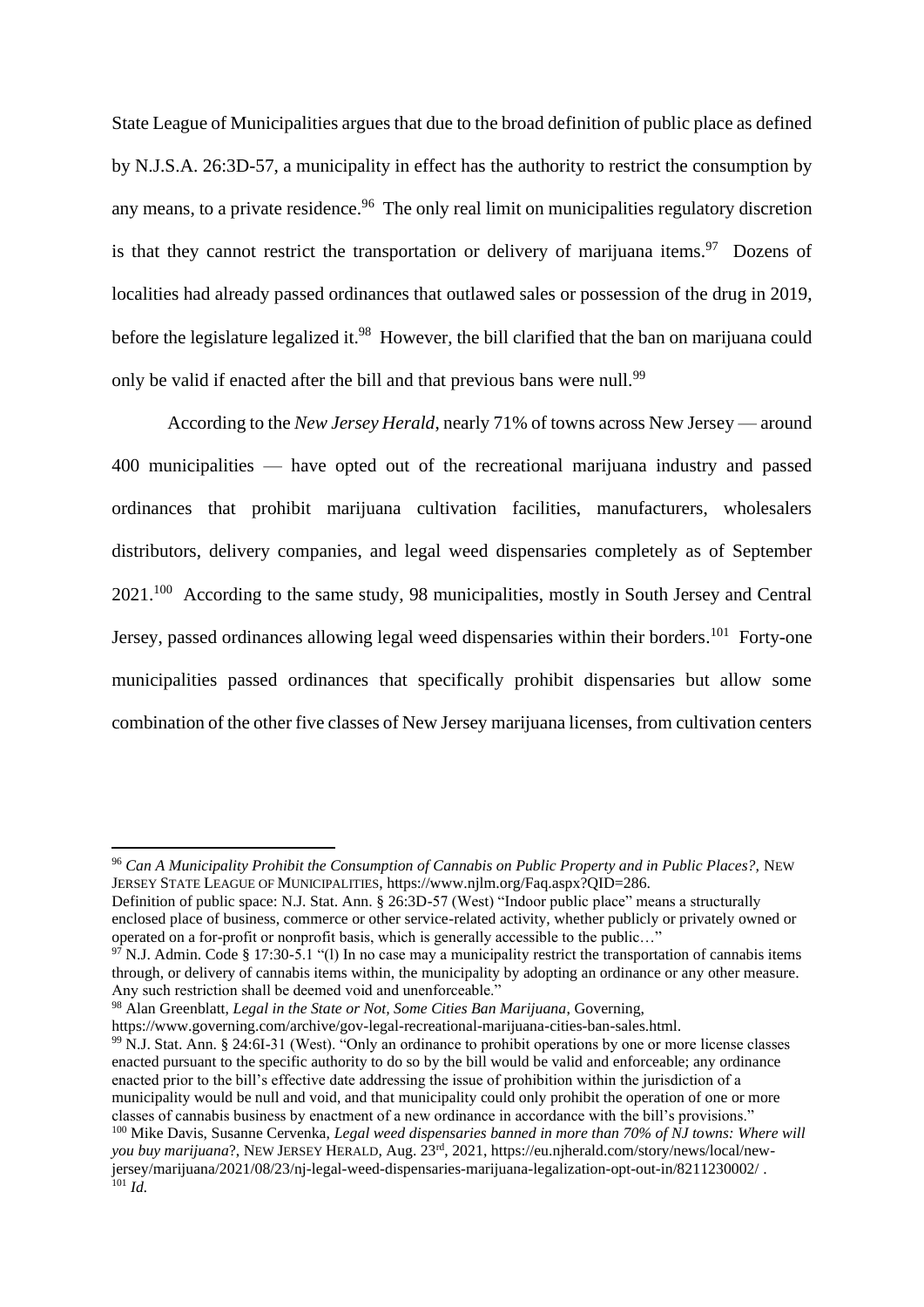to delivery companies, and ten municipalities opted out of the marijuana industry completely but made an exception for medical marijuana uses. $102$ 

For instance, according to the *Philadelphia Enquirer*, Ocean City adopted an ordinance that bans businesses that cultivate, manufacture, test, or sell marijuana and other shore towns, including Stone Harbor, Sea Isle City, Wildwood Crest, and Cape May, were "well along in the process of passing similar ordinances" as of April 2021.<sup>103</sup>

The New Jersey State League of Municipalities, together with the Institute of Local Government Attorneys, have played an important role in guiding municipalities through the opt-out process. In particular, it organized meetings and published guidance documents and sample opt-out ordinances to assist those municipalities that were uncertain as to the implications of the liberalisation of marijuana commerce.<sup>104</sup>

It should be noted, however, that many municipalities adopted opt-out ordinances only to buy time (wait and see approach) and be able to draw up rules for the new industry.<sup>105</sup> The state in fact, allows municipalities to opt-in at any time but limits the opt-out window to 180 days.<sup>106</sup> According to *The Herald*, localities needed a time-saving option.<sup>107</sup> This is evident, for example, in the case of the city of Paterson, the third most populated city in New Jersey after Newark and Jersey City.<sup>108</sup> In August 2021, the City Council banned all recreational marijuana businesses from Paterson, but the council members stated that this was a temporary

<sup>102</sup> *Id.*

<sup>103</sup> Amy S. Rosenberg, *Legally Buying Weed at the Jersey Shore Will Depend on What Town You're In*, THE PHILADELPHIA ENQUIRER (Apr. 26, 2021), https://www.inquirer.com/news/new-jersey-shore-cannabis-law-optout-20210426.html.

<sup>104</sup> *See* Cannabis Legalization, NEW JERSEY STATE LEAGUE OF MUNICIPALITIES, https://www.njlm.org/969/Cannabis-Legalization.

<sup>105</sup> *See* Mike Davies, *NJ Legal Weed Was Overwhelmingly Backed by Voters; So Why Are Towns Banning it?,*  APP., https://eu.app.com/story/news/local/new-jersey/marijuana/2021/04/19/nj-marijuana-legalization-legalweed-dispensary-ordinances/7227609002/ (Apr 19, 2021).

<sup>106</sup> N.J. Stat. Ann. § 24:6I-31 (West).

<sup>107</sup> *Id.*

<sup>108</sup> *See* Joe Malinconico, *Paterson City Council votes no on recreational cannabis businesses*, NorthJersey.com, https://eu.northjersey.com/story/news/paterson-press/2021/08/06/new-jersey-marijuana-legalization-patersonvotes-no-pot-businesses/5514003001/.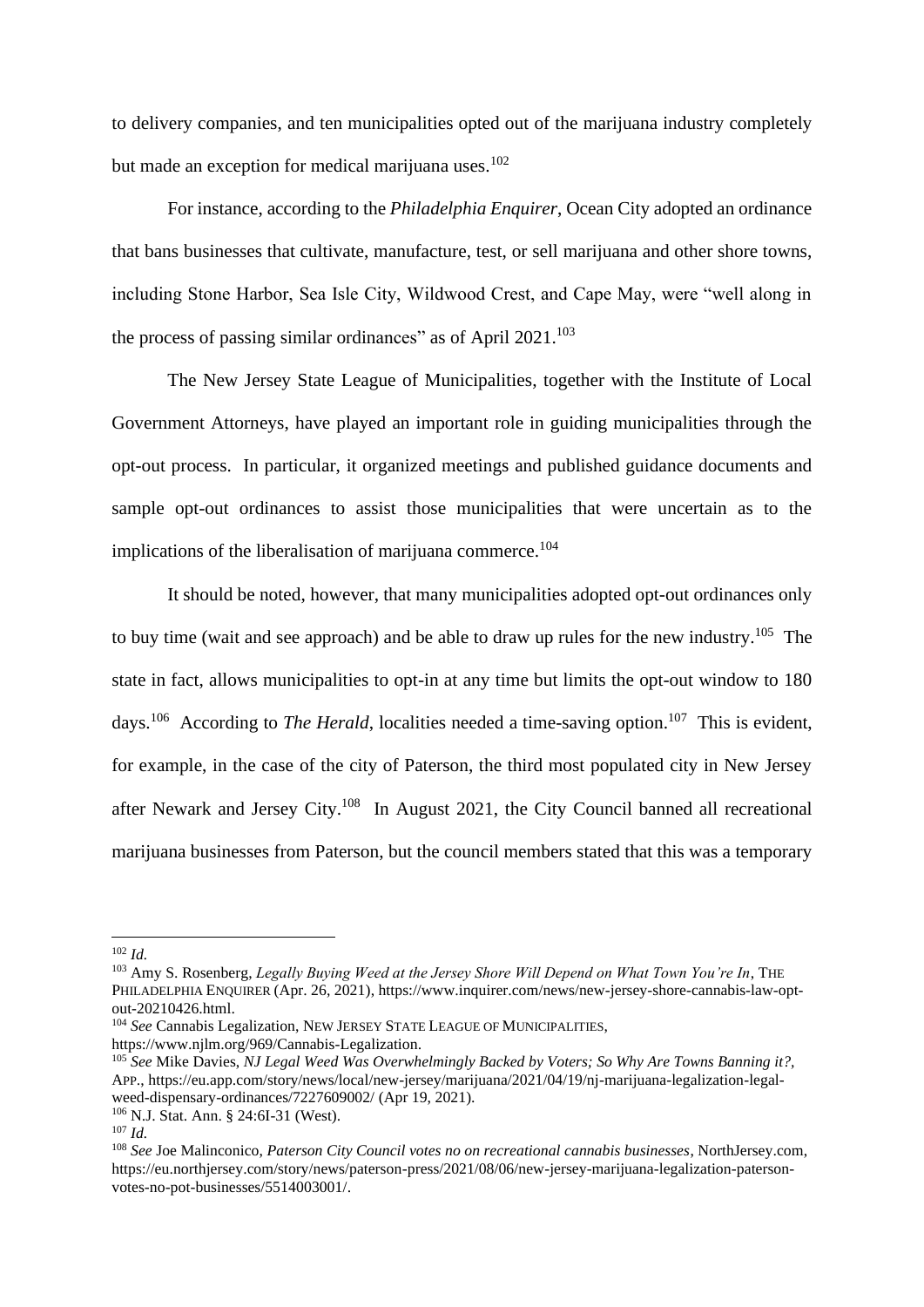decision and that they would eventually want to strike a compromise to allow some types of marijuana businesses to reap the benefits of a regulated and taxed market.<sup>109</sup>

The same is true for municipalities such as Cherry Hill, which set a timeline to revisit the opt-out in February  $2022$ ,<sup>110</sup> South Orange adopted only a temporary ban,<sup>111</sup> and Toms River, a village of 95,438 people that banned marijuana business in July 2021 but also introduced a companion measure that sets a December 31, 2021, expiration date on the business ban.<sup>112</sup> The expiration date was deemed necessary in order to give Toms River's marijuana committee more time to continue discussions on whether to permit weed-related businesses in the township and, if so, to decide where they should be located.<sup>113</sup> The municipality of Lacey even called a referendum in October 2021 to let citizens decide whether marijuana should be sold and cultivated in the town.<sup>114</sup> Other municipalities such as Lakewood, on the other hand, adopted an outright ban to meet the decision of their voters during the November 2020 referendum.<sup>115</sup>

The consequence of the patchwork of regulations and rules in New Jersey is that the black market continues to thrive. But this is, in the opinion of the Author, not an excuse to stop the regulatory effort. As explained above, the opt-out ordinances are in many cases only temporary measures that municipalities adopt in order to buy time and design detailed regulations of the market.

 $109$  *Id.* 

<sup>110</sup> Anthony Bellano, *Cherry Hill Bans Recreational Pot, Sets Timeline To Reconsider*, https://patch.com/newjersey/cherryhill/cherry-hill-bans-recreational-pot-sets-timeline-reconsider.

<sup>111</sup> Tapinto Soma, *South Orange Passes Temporary Cannabis Opt-Out Ordinance*, TAPINTOSOMA, https://www.tapinto.net/towns/soma/sections/government/articles/south-orange-passes-temporary-cannabis-opt-

out-ordinance.

<sup>112</sup> Jean Mikle, *Toms River Passes Weed Business Ban, but It Could Expire Dec. 31*,

https://eu.app.com/story/news/local/new-jersey/marijuana/2021/07/15/nj-marijuana-legalization-toms-riverbans-weed-shops-but-could-expire-december/7963991002/.

<sup>113</sup> *Id.*

<sup>114</sup> Kimberlee Bongard, Patch Staff, *Lacey Voters To Decide Whether Marijuana Should Be Sold In Town*, https://patch.com/new-jersey/lacey/lacey-voters-decide-whether-marijuana-should-be-sold-town. <sup>115</sup> Joe Strupp, *Lakewood unanimously bans marijuana sales, production in town*, APP.,

https://eu.app.com/story/news/local/new-jersey/marijuana/2021/04/23/nj-marijuana-lakewood-bans-both-salesand-production/7335547002/.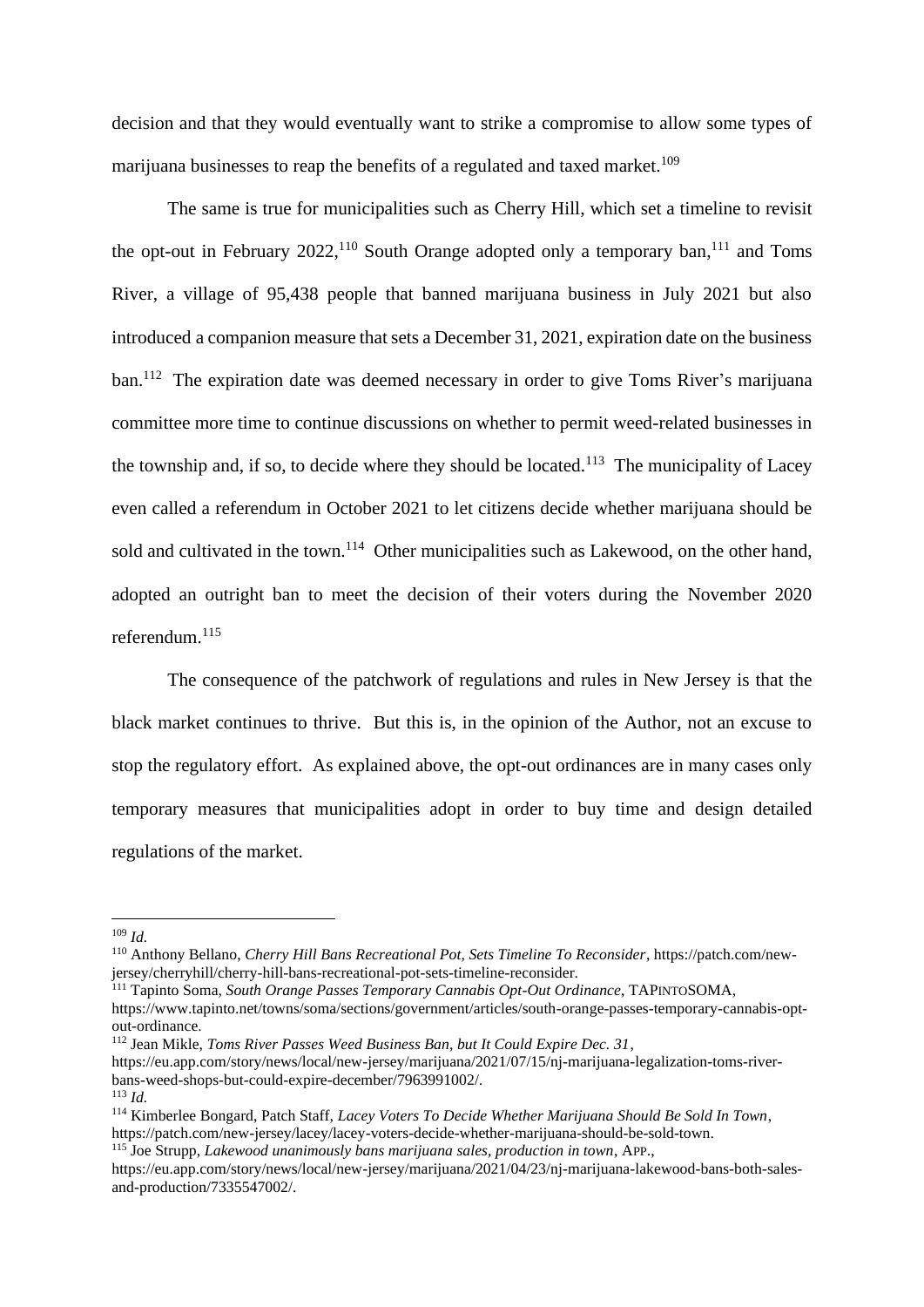This is also what happened in other states, such as Colorado, where after an initial refusal to cooperate with the state, municipalities have started to embrace the regulation of commercial marijuana.<sup>116</sup> From this perspective, the outcome of a state's non-pre-emptive and derogatory approach is one of successful intrastate collaboration that often is not achieved when pre-emptive legislation is in place.

The New Jersey case study confirms that the opt-out provisions go hand to hand with an extensive recognition of local government's powers enshrined in the state constitution, the state legislation and in the state constitutional jurisprudence.

Respectively, Article 4, § VII, par. 11 of the New Jersey State Constitution (the socalled "liberal construction" article of the Constitution) confers implied regulatory powers on municipalities and counties and encourages the courts to interpret laws concerning municipal corporations in favour local government:

> The provisions of this Constitution and of any law concerning municipal corporations formed for local government, or concerning counties, shall be liberally construed in their favor. The powers of counties and such municipal corporations shall include not only those granted in express terms but also those of necessary or fair implication, or incident to the powers expressly conferred, or essential thereto, and not inconsistent with or prohibited by this Constitution or by law.<sup>117</sup>

The liberal approach to local power enshrined in the constitution is further complemented by state legislation. Remarkably, the New Jersey Statutes Annotated § 40:41A-28 defines municipalities as "the broad repository of local police power in terms of the right and power to legislate for the general health, safety and welfare of their residents"<sup>118</sup> and confers all municipalities "the fullest and most complete powers possible over the internal affairs of such municipalities for local self-government."<sup>119</sup> This recognition of local police power constitutes

<sup>116</sup> Mike Davis, Susanne Cervenka, *Legal weed dispensaries banned in more than 70% of NJ towns: Where will you buy marijuana,* https://eu.njherald.com/story/news/local/new-jersey/marijuana/2021/08/23/nj-legal-weeddispensaries-marijuana-legalization-opt-out-in/8211230002/*.* 

<sup>117</sup> N.J.S.A. Const. Art. IV, § 7, Par. 11.

<sup>118</sup> N.J. Stat. Ann. § 40:69A-28.

<sup>119</sup> N.J.S.A. 40:42-4.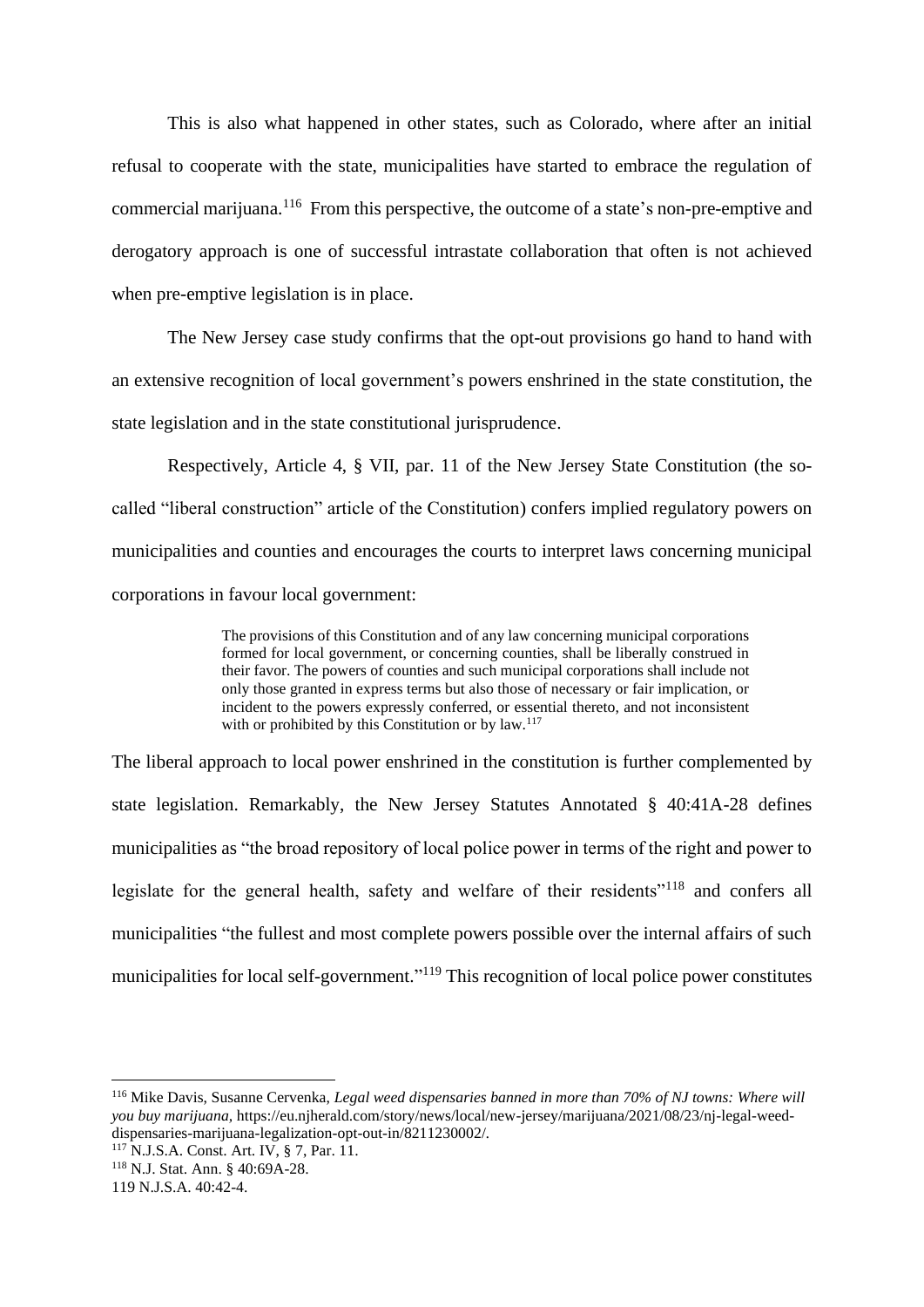a strong basis for sustaining local legislative acts.<sup>120</sup> The New Jersey courts have implemented this liberal approach by presuming the validity of local enactments<sup>121</sup> and therefore operating on the assumption that local laws are not pre-empted by state law unless violative of constitutional provisions, ultra vires<sup>122</sup> or unreasonable.<sup>123</sup>

Like California, the case of New Jersey indicates that a sustainable delegation of regulatory powers to localities should be supported by explicit delegation language in the constitution, in the state legislation and in the jurisprudence.

## **Recreational Marijuana 'Opt Out' Provisions in New York**

New Jersey's legalization of marijuana has put pressure on New York to get up to speed with their neighbor or — as Governor Kathy Hochul stated — see "all the money go to New Jersey. . . . "<sup>124</sup> On March 31, 2021, former New York Governor Andrew Cuomo signed the Marijuana Regulation and Taxation Act,<sup>125</sup> which legalized recreational marijuana in the state of New York. The law allows possession of up to three ounces of marijuana for recreational use or 24 grams of concentrated marijuana, such as oils derived from a marijuana plant.

The intent of the law was to create significant new revenue, reduce the illegal drug market and violent crime, end the racially disparate impact of existing marijuana laws, increase employment, and strengthen New York's agriculture sector, among other goals.<sup>126</sup> Those intents were reiterated in September 2021 at the Business Council of New York State's annual meeting by New York Governor Kathy Hochul who stated that marijuana legalization will

<sup>120</sup> Choosing a remedy—Local legislative latitude, 35A N.J. Prac., Local Government Law § 29:4 (4th ed.)

<sup>121</sup> *See* Brown v. City of Newark, 113 N.J. 565, 584, 552 A.2d 125, 135 (1989).

<sup>&</sup>lt;sup>122</sup> Choosing a remedy—Local legislative latitude, 35A N.J. Prac., Local Government Law § 29:4 (4th ed.).

<sup>&</sup>lt;sup>123</sup> Dock Watch Hollow Quarry Pit, Inc. v. Warren Tp., 142 N.J. Super. 103, 361 A.2d 12 (App. Div. 1976), affirmed 74 N.J. 312, 377 A.2d 1201 (1977).

<sup>&</sup>lt;sup>124</sup> Gov. Kathy Hochul, Bolton Landing Business Council 2021 Annual Meeting 09 24 2021. Video of the meeting is available at https://www.youtube.com/watch?v=mnhPO6ULMjI. Statement is at 20.55.

 $125$  NY S 854 (2021). Chapter 7–a of the Consolidated Laws.

 $126$  NY CANBS § 2 (McKinney).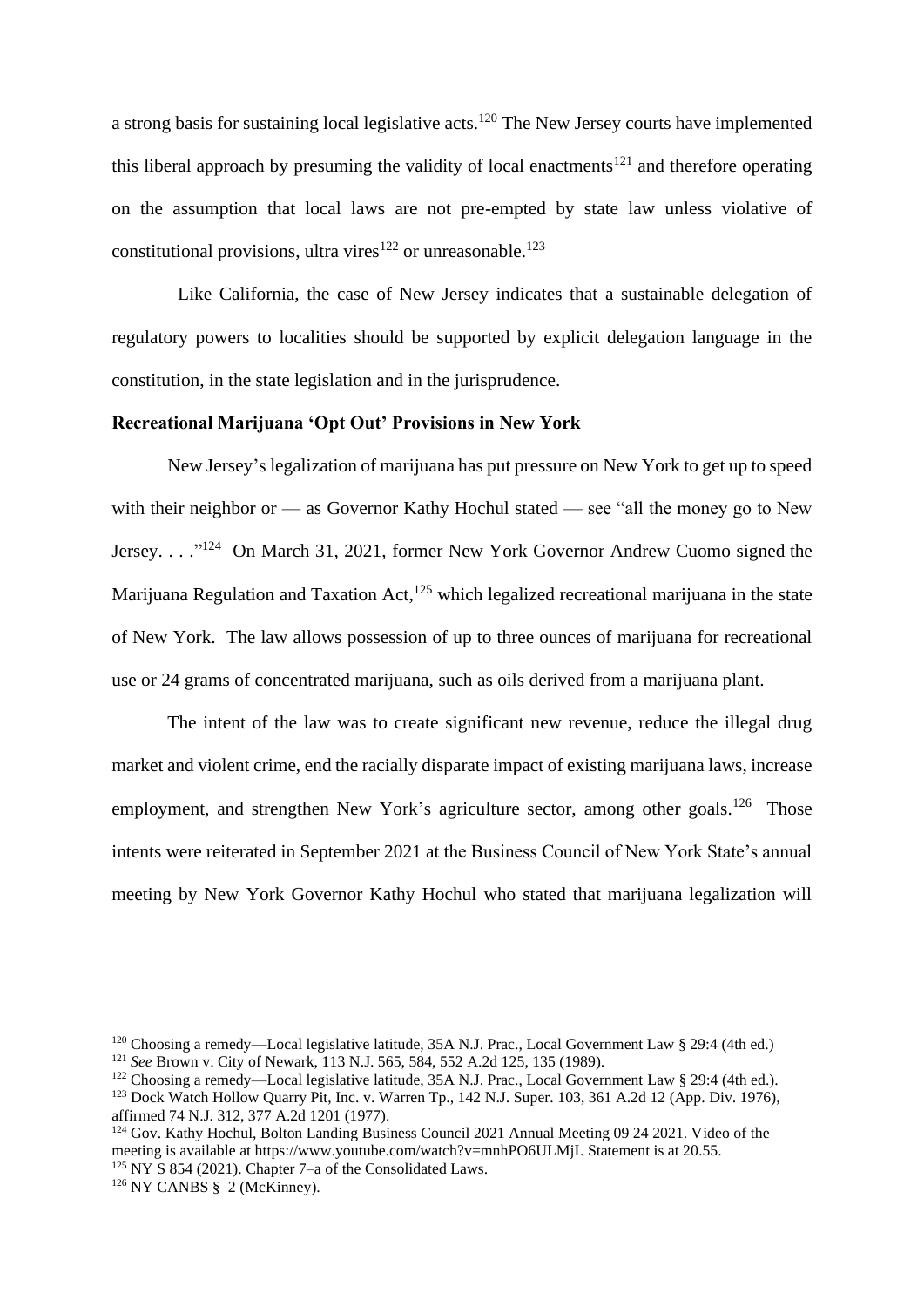generate "thousands and thousands of jobs" in the state and that she intended to make regulatory appointments for the industry to get implementation underway.<sup>127</sup>

While the New York and New Jersey laws have many similarities, one of the main differences between the two resides in the provisions for home grow: in October 2021, the New York Cannabis Board issued rules allowing residents to grow up to six marijuana plants at home,<sup>128</sup> whereas e New Jersey's cannabis law does not contain a home grow provision. The other difference resides in taxation. While in New Jersey, adult-use sales is subject to the state sales tax of 6.625%, and each municipality can impose a maximum local tax of 2% of the receipts from each sale by a marijuana cultivation, manufacturer, wholesaler and retailer, cannabis products in New York will be subject to a state tax of 9%, plus an additional 4% local tax that would be split between counties and cities, towns, or villages.<sup>129</sup>

Similar to New Jersey's law, New York's marijuana legislation created a new Office of Cannabis Management governed by a Cannabis Control Board to oversee and implement the law (collectively referred to as OCM). The OCM is responsible for issuing licenses, developing regulations, and overseeing the State's existing Medical Marijuana Program and Cannabinoid Hemp Program, previously regulated by the Department of Health.<sup>130</sup>

The New York decriminalisation statute is less permissive with local governments compared to New Jersey. For example, it permits towns, cities, and villages to opt-out of adultuse marijuana retail dispensaries or on-site consumption licenses from locating within their jurisdictions, but unlike New Jersey, where municipalities could opt-out again in 5 years, it provides for a final deadline on December 31, 2021, and does not give the option to opt-out at

<sup>&</sup>lt;sup>127</sup> Gov. Kathy Hochul, Bolton Landing Business Council 2021 Annual Meeting 09 24 2021. Video of the meeting is available at https://www.youtube.com/watch?v=mnhPO6ULMjI. Statement is at 20.55.

<sup>128</sup> *Cannabis Control Board Approves Regulations for Cultivation of Medical Cannabis,* OFFICE OF CANNABIS MANAGEMENT, https://cannabis.ny.gov/news/cannabis-control-board-approves-regulations-cultivation-medicalcannabis.

<sup>&</sup>lt;sup>129</sup> Nikolas Komyati et al., *Comparing Cannabis Laws of Neighboring States: NY and NJ*, LAW.COM,

https://www.law.com/thelegalintelligencer/2021/06/08/comparing-cannabis-laws-of-neighboring-states-ny-andnj/.

 $130$  NY CANBS § 10 (McKinney).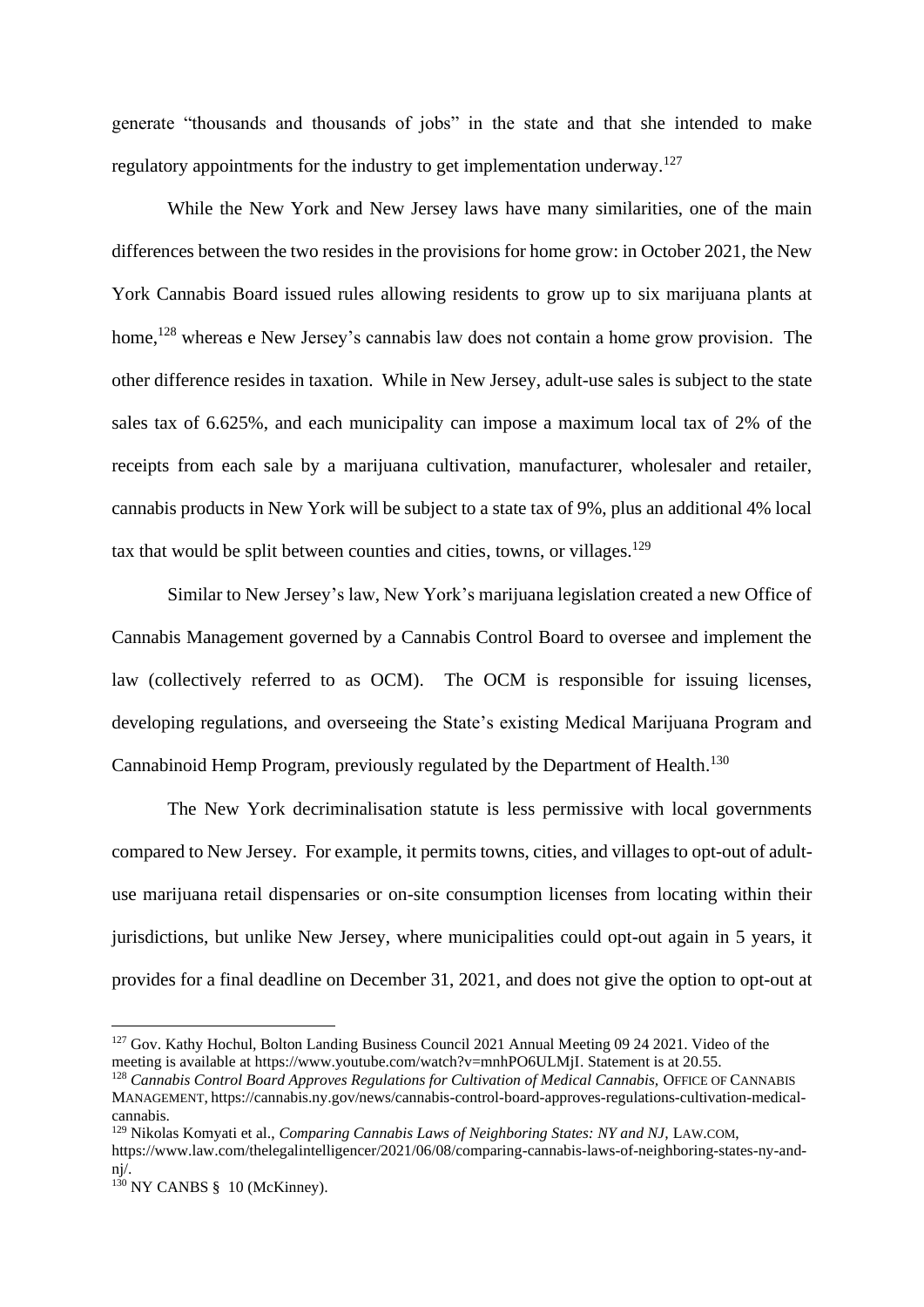a future date.<sup>131</sup> Furthermore, the local opt-out law is subject to a permissive referendum governed by Section 24 of the Municipal Home Rule Law.<sup>132</sup> This allows 10% of qualified voters within the municipality to petition a referendum on whether or not to approve the local law to be placed on the ballot at the next general election of state or local government officials for the municipality. $133$ 

Similar to what happens in New Jersey, towns, cities and villages are permitted to pass local laws and regulations governing the time, place, and manner of adult-use retail dispensaries and on-site consumption licenses.<sup>134</sup> This means that local governments may pass laws and regulations pertaining to local zoning, the location of licensees, hours of operations, and adherence to local building codes.<sup>135</sup>

Municipalities are also involved in the licensing process but to a lesser extent than in New Jersey. In New York, before a business applies for an adult-use retail dispensary or onsite consumption license, it must notify the municipality and seek an opinion for or against the granting of the license.<sup>136</sup> Such opinion then becomes part of the record and used by the OCM to determine whether to grant or deny the application.<sup>137</sup> In New Jersey, as seen above, the authorization of the municipalities does not constitute an opinion but a real pre-condition for the issuance of a licence. The different ways in which the two states consider municipalities' approval reveals a very different approach to the sovereignty of municipalities. New York state prefers to make the final decision on the applications for adult-use retail dispensary or onsite consumption license and could, in theory, overcome the negative opinion of a

<sup>&</sup>lt;sup>131</sup> NY CANBS § 131 (McKinney).

<sup>&</sup>lt;sup>132</sup> N.Y. Mun. Home Rule Law 24 (McKinney).

<sup>133</sup> *Id.*

<sup>134</sup> NY CANBS § 131 (McKinney).

<sup>&</sup>lt;sup>135</sup> *What is in the Law Local Governments*, OFFICE OF CANNABIS MANAGEMENT,

https://cannabis.ny.gov/system/files/documents/2021/09/cannabis-management-fact-sheet-9-21-localgovernment-06.pdf.

 $136$  NY CANBS § 76 (McKinney).

<sup>137</sup> *Id.*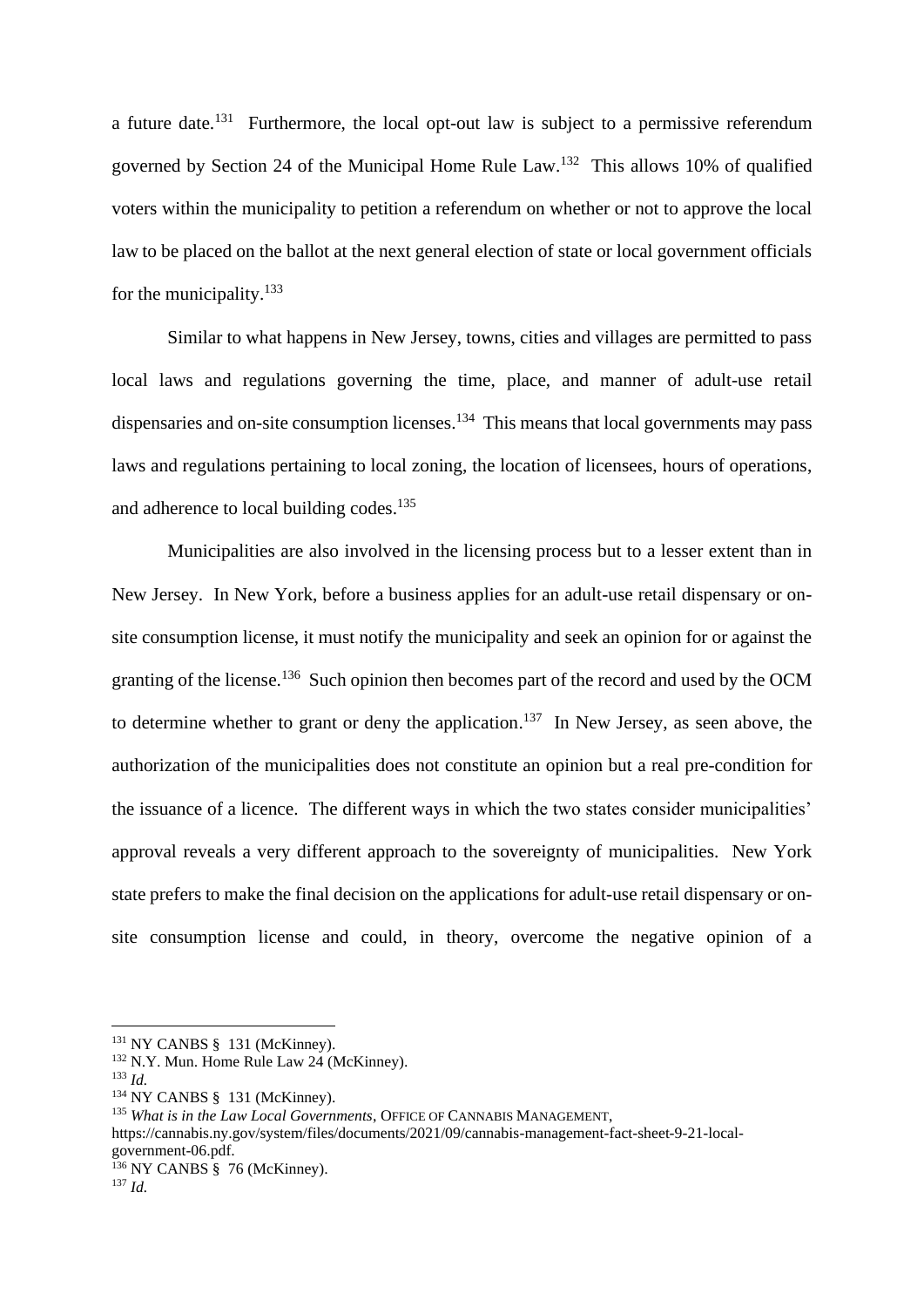municipality.<sup>138</sup> This approach to decriminalisation reveals that the state of New York is less inclined to delegate full decision-making power to municipalities and therefore suggests that New York is a state where delegation to local power is still controversial. This is also somehow evident in the language used by legislators in the decriminalisation bill that explicitly mentions 'pre-emption' of local laws pertaining to the operation or licensure of registered organizations, adult-use marijuana licenses, or cannabinoid hemp licenses.<sup>139</sup> It is clear that the licensing process is centralised and managed by the Office of Cannabis Management, but the state here wanted to point out that it actually 'pre-empts' any attempt of municipalities to regulate the field.

The state of New York is evidently less keen on delegating powers to local government than California and New York. Such a moderate approach to delegation is noticeable in the New York constitution and in the state statutes that govern distribution of powers within the state. The New York Constitution Art. IX, section 2(c) and New York Municipal Home Rule Law section  $10(1)(ii)(a)(12)$  confer local governments the power to adopt laws "not inconsistent with the provisions of the constitution"<sup>140</sup> and that relate to, among other things, the "protection, order, conduct, safety, health and well-being of persons or property."<sup>141</sup>

The difference with California that confers "all local, police, sanitary, and other ordinances and regulations not in conflict with general laws"<sup>142</sup> and New Jersey that confers implied powers<sup>143</sup> is striking and it is reflected in the more restrictive opt-out options.

<sup>138</sup> *Id.*

<sup>&</sup>lt;sup>139</sup> NY CANBS § 131 (McKinney). "All county, town, city and village governing bodies are hereby preempted from adopting any law, rule, ordinance, regulation or prohibition pertaining to the operation or licensure of registered organizations, adult-use cannabis licenses or cannabinoid hemp licenses."

<sup>&</sup>lt;sup>140</sup> N.Y. Mun. Home Rule Law 10 (McKinney). N.Y. Const. art. IX,  $\S$  2(c).

<sup>141</sup> *Id.*

<sup>142</sup> Cal. Const., art. XI, § 7.

<sup>143</sup> N.J.S.A. Const. Art. IV, § 7, Par. 11.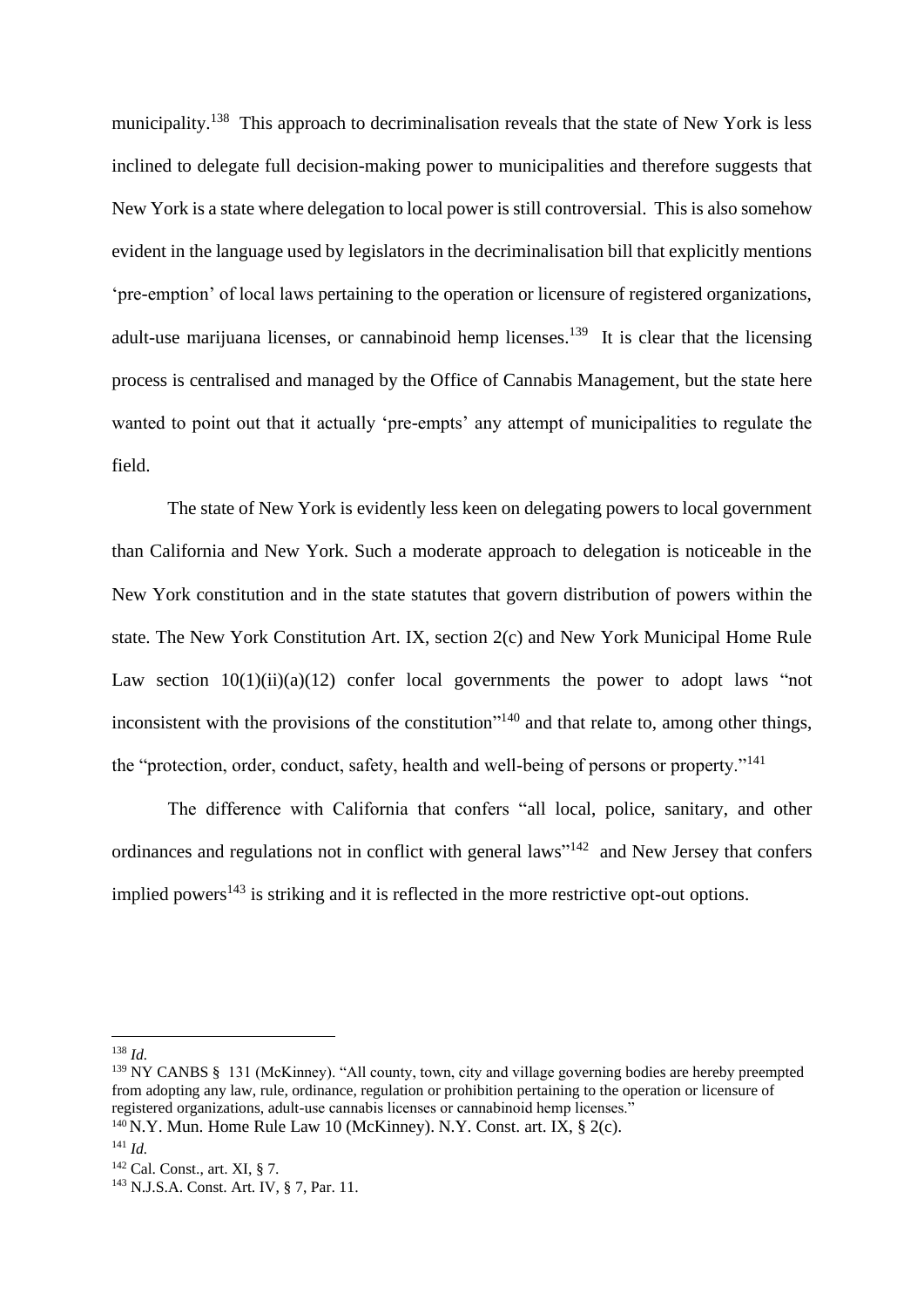In the opinion of the Author, New York is an exemplary case of a liberal state that uses conservative techniques in order to be more liberal. In other words, New York is so keen on decriminalising marijuana and opening the market that the state is only delegating a certain amount of decision-making power to cities, leaving them with little wiggle-room as to the extent to which the decriminalisation takes place. At the time of writing, it is still very early to assess the response of the municipalities, but a few have already passed opt-out ordinances to buy time and see how the regulatory framework will unfold.<sup>144</sup> News outlets report that Colonie, a town in the Capital Region,<sup>145</sup> Wellsville village,<sup>146</sup> Mount Kisco, Eastchester, Somers and North Castle in the lower Hudson Valley,<sup>147</sup> Chautauqua along with the towns of Gerry, Busti, Carroll, Clymer, Harmony, Ellery and the villages of Lakewood and Cassadaga in western New York<sup>148</sup> have already opted out. Like the towns in New Jersey, it should be noted that the opt-out ordinances in these New York towns may be temporary and that the localities may just want to buy time before allowing dispensaries within their borders.

## **Conclusion**

This Essay did not assess the merits of certain marijuana policies or the desirability of delegation of marijuana regulatory powers to local governments. As seen in the California, New Jersey and New York case studies, the assessment of such policies involves complex

<sup>144</sup> The Rockefeller Institute has been tracking the opt-in/opt-out decision-making by localities. *See* Heather Trela, *To Opt In or Opt Out—That is the Question for NYS Municipalities*, ROCKEFELLER INSTITUTE OF GOVERNMENT, https://rockinst.org/blog/to-opt-in-or-opt-out-that-is-the-question-for-nys-municipalities/ <sup>145</sup> Morgan Mckay, *NY cities grappling with marijuana opt-out decisions*, https://www.ny1.com/nyc/allboroughs/politics/2021/09/17/ny-cities-grappling-with-marijuana-opt-out-decisions.

<sup>146</sup> Chris Potter, *Will your town sell weed? Why some NY municipalities will opt out of marijuana law*, Star Gazette, https://eu.stargazette.com/story/news/local/2021/10/20/new-york-weed-marijuana-law-opt-outsouthern-tier-towns/8450033002/.

<sup>147</sup> *Mount Kisco mayor: Village taking a wait-and-see approach to retail marijuana, consumption lounges,*  NEWS12NEWJERSEY, https://newjersey.news12.com/mount-vernon-mayor-village-taking-a-wait-and-seeapproach-to-retail-marijuana-consumption-lounges.

<sup>148</sup> *Chautauqua town opts out of pot dispensaries*, THE OBSERVER, https://www.observertoday.com/news/pageone/2021/09/chautauqua-town-opts-out-of-pot-dispensaries/.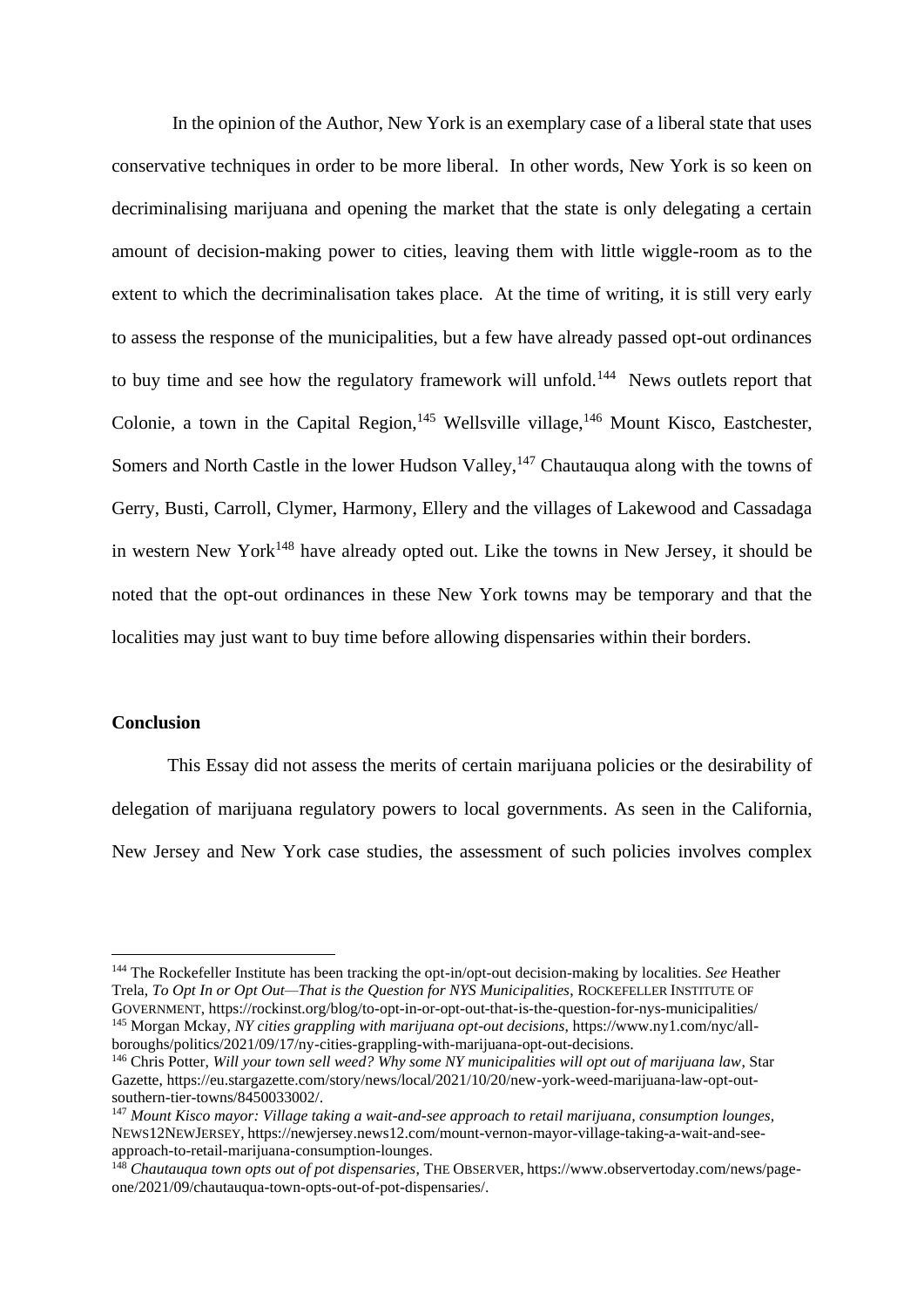economic, political, and legal considerations. The aim of this Essay was, instead, an analysis of the deployment of opt-out provisions to resolve intrastate political and legal conflict.

The Essay has demonstrated that the peculiar circumstances of marijuana decriminalization have forced states to think "out of the box" and to work out alternatives to traditional pre-emption of local action. It has presented the different ways in which states have delegated regulatory power to municipalities and provided in-depth insights into the regulatory framework of the states of California, New Jersey, and New York.

As the California and New Jersey case studies demonstrated, the broader constitutional framework that governs intrastate relations plays a fundamental role in promoting local government. The delegation of powers to localities is sustainable only if it is coupled with a solid recognition of local power in the state constitution and in the related state constitutional jurisprudence. The case study of New York has confirmed that a more restrictive approach to delegation is due, or possibly influenced by, the limits set out in the state constitution. The seventeen states that provided for opt-out provisions arguably did so in recognition of cities' local land-use authority and police powers but most of these states have not included such a recognition of local powers in their constitutions.<sup>149</sup>

This is arguably also the reason why Professor Paul A. Diller suggested that a broader use of constitutional home rule could represent the solution to "the urban disadvantage that exists in many state legislatures."<sup>150</sup> He described the delegation of power to local government as "a modest corrective [that could] shift the cumulative local, state, and national legal framework back toward the views of the national median voter."<sup>151</sup> This Essay has contributed to the work of Professor Diller by providing evidence that such a shift towards local power is

<sup>149</sup> Ilaria Di Gioia, *Decriminalization of Recreational Marijuana in 18 States: Opt-out Provisions* (on file with the author).

<sup>150</sup> Paul A. Diller, *Reorienting Home Rule: Part 2-Remedying the Urban Disadvantage Through Federalism and Localism*, 77 LA. L. REV. 1045, 1051 (2017). <sup>151</sup> *Id*. at 1048.